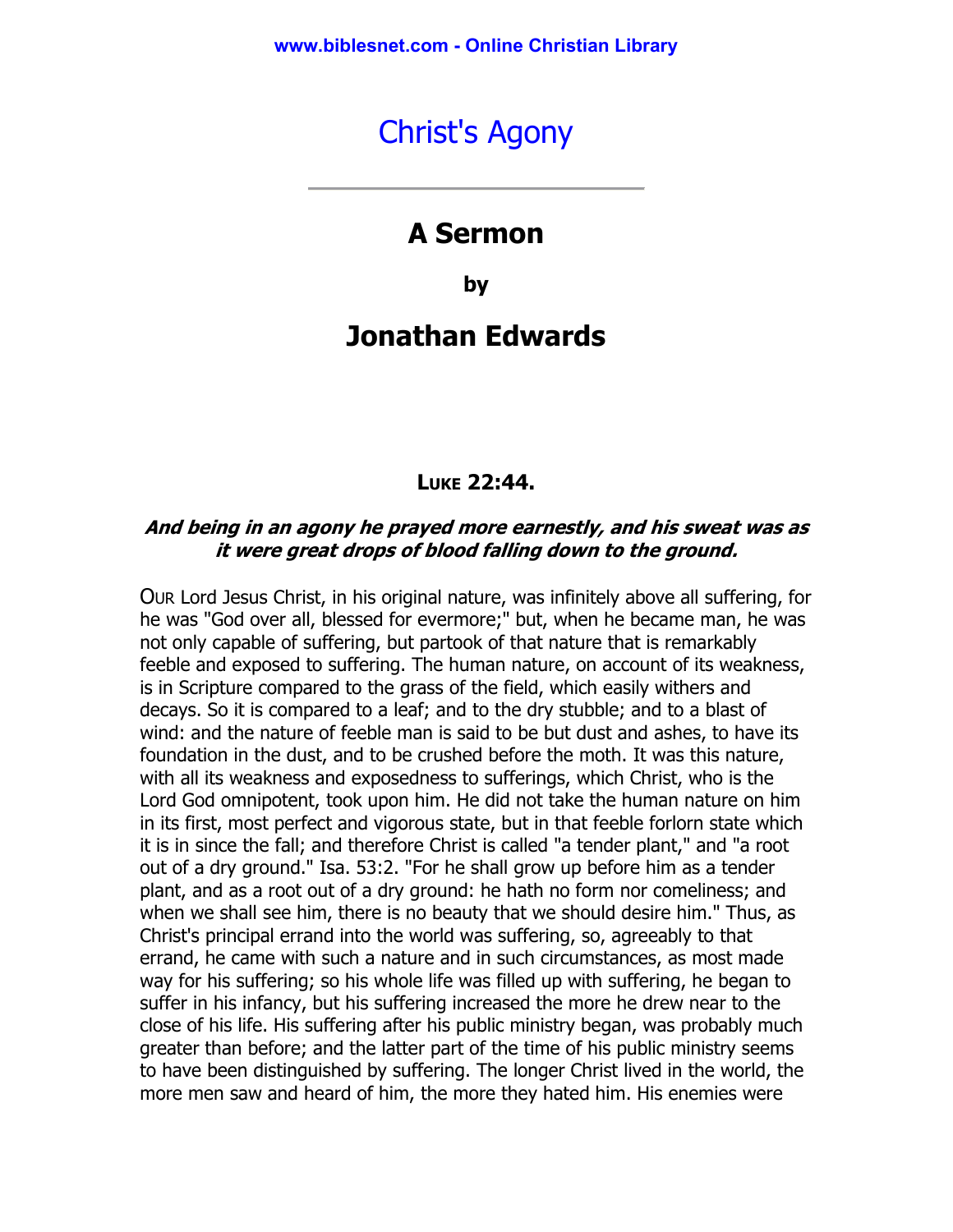more and more enraged by the continuance of the opposition that he made to their lusts; and the devil having been often baffled by him, grew more and more enraged, and strengthened the battle more and more against him: so that the cloud over Christ's head grew darker and darker, as long as he lived in the world, till it was in its greatest blackness when he hung upon the cross and cried out, My God, my God, why hast thou forsaken me! Before this, it was exceedingly dark, in the time of his agony in the garden; of which we have an account in the words now read; and which I propose to make the subject of my present discourse. The word agony properly signifies *an earnest strife*, such as is witnessed in wrestling, running, or fighting. And therefore in Luke 13:24. "Strive to enter in at the strait gate: for many, I say unto you, will seek to enter in, and shall not be able;" the word in the original, translated *strive*, is agwnizesge. "Agonize, to enter in at the strait gate." The word is especially used for that sort of strife, which in those days was exhibited in the Olympic games, in which men strove for the mastery in running, wrestling, and other such kinds of exercises; and a prize was set up that was bestowed on the conqueror. Those, who thus contended, were, in the language then in use, said to *agonize*. Thus the apostle in his epistle to the Christians of Corinth, a city of Greece, where such games were annually exhibited, says in allusion to the strivings of the combatants, "And every man that *striveth for the mastery*," in the original, every one that agonizeth, "is temperate in all things." The place where those games were held was called Agwn, or *the place of agony*; and the word is particularly used in Scripture for that striving in earnest prayer wherein persons wrestle with God: they are said *to agonize*, or to *be in agony*, in prayer. So the word is used Rom. 15:30. "Now I beseech you, brethren, for the Lord Jesus Christ's sake, and for the love of the Spirit, that ye *strive* together with me in your prayers to God for me:" in the original sunagwnizesgai moi, that ye *agonize together* with me. So Col. 4:12. "Always *labouring* fervently for you in prayer, that ye may stand perfect and complete in all the will of God:" in the original agwnizwn *agonizing* for you. So that when it is said in the text that Christ was *in an agony*, the meaning is, that his soul was *in a great and earnest strife and conflict*. It was so in two respects:

1. As his soul was in a great and sore conflict with those terrible and amazing views and apprehensions which he then had.

2. As he was at the same time in great labour and earnest strife with God in prayer.

I propose therefore, in discoursing on the subject of Christ's agony, distinctly to unfold it, under these two propositions,

I. That the soul of Christ in his agony in the garden had a sore conflict with those terrible and amazing views and apprehensions, of which he was then the subject.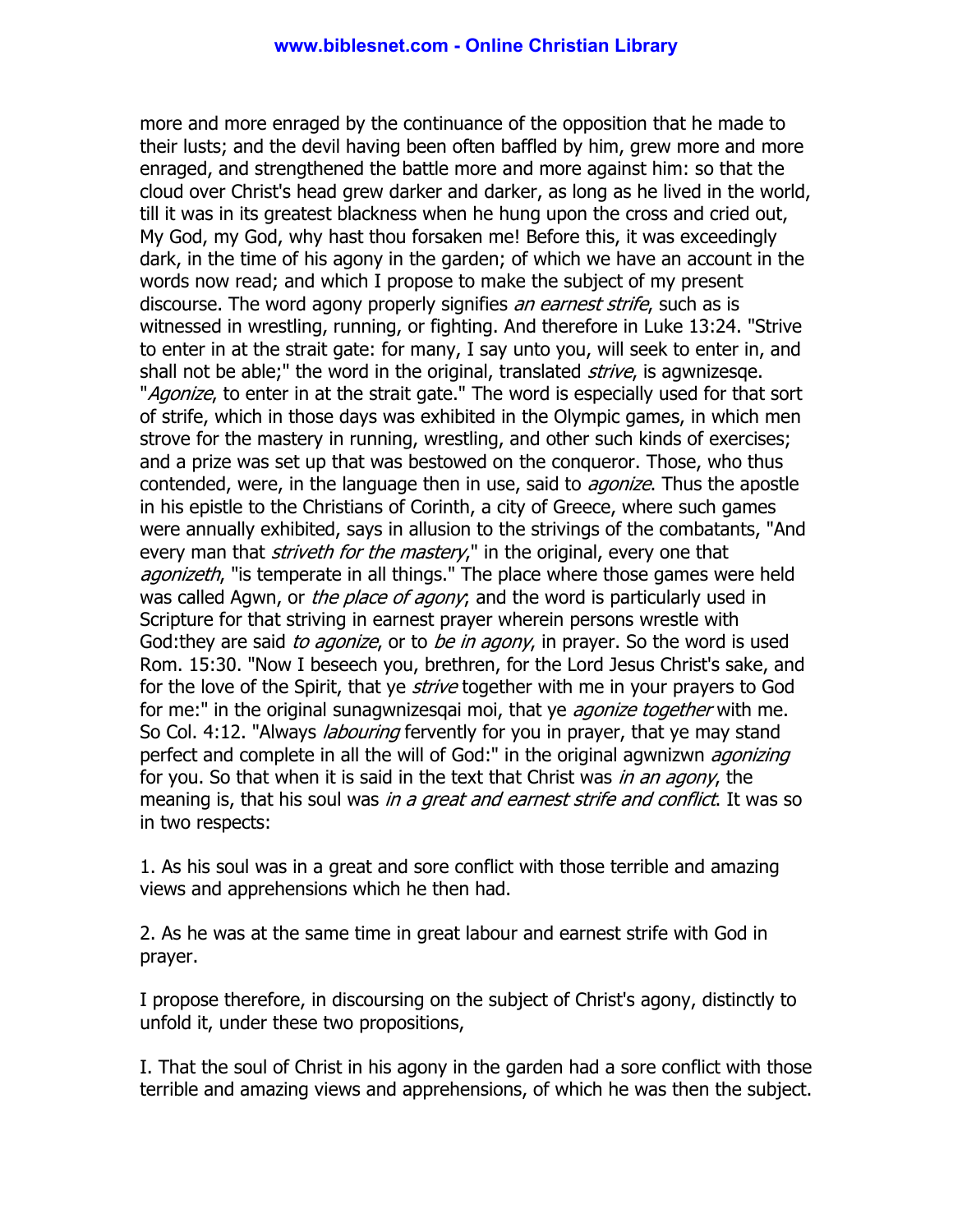II. That the soul of Christ in his agony in the garden had a great and earnest labour and struggle with God in prayer.

I. The soul of Christ in his agony in the garden had a sore conflict with those terrible amazing views and apprehensions, of which he was then the subject.

In illustrating this proposition I shall endeavour to show,

1. What those views and apprehensions were.

2. That the conflict or agony of Christ's soul was occasioned by those views and apprehensions.

3. That this conflict was peculiarly great and distressing; and,

4. What we may suppose to be the special design of God in giving Christ those terrible views and apprehensions, and causing him to suffer that dreadful conflict, before he was crucified.

I proposed to show,

First, What were those terrible views and amazing apprehensions which Christ had in his agony. This may be explained by considering,

1. The cause of those views and apprehensions; and,

2. The manner in which they were then experienced.

1. The cause of those views and apprehensions, which Christ had in his agony in the garden, was the bitter cup which he was soon after to drink on the cross. The sufferings which Christ underwent in his agony in the garden, were not his greatest sufferings; though they were so very great. But his last sufferings upon the cross were his principal sufferings; and therefore they are called "the cup that he had to drink." The sufferings of the cross, under which he was slain, are always in the Scriptures represented as the main sufferings of Christ; those in which especially "he bare our sins in his own body," and made atonement for sin. His enduring the cross, his humbling himself, and becoming obedient unto death, even the death of the cross, is spoken of as the main thing wherein his sufferings appeared. This is the cup that Christ had set before him in his agony. It is manifest that Christ had this in view at this time, from the prayers which he then offered. According to Matthew, Christ made three prayers that evening while in the garden of Gethsemane, and all on this one subject, the bitter cup that he was to drink. Of the first, we have an account in Matt. 26:39. "And he went a little farther, and fell on his face and prayed, saying, O my Father, if it be possible, let this cup pass from me; nevertheless, not as I will but as thou wilt:"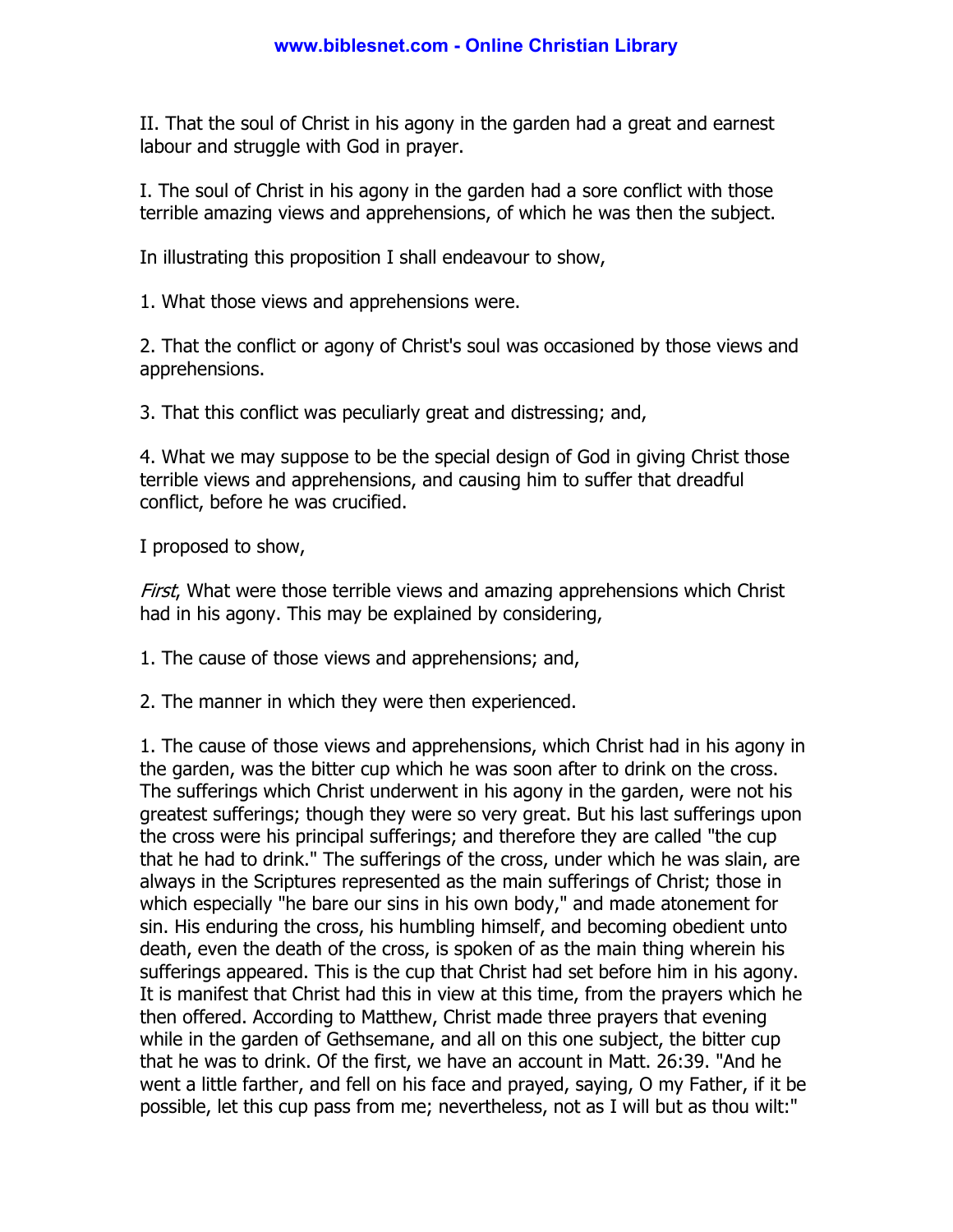of the second in the 42d verse, "He went away again the second time and prayed, saying, O my Father, if this cup may not pass from me, except I drink it, thy will be done:" and of the third in the 44th verse, "And he left them, and went away again, and prayed the third time, saying the same words." From this it plainly appears what it was of which Christ had such terrible views and apprehensions at that time. What he thus insists on in his prayers, shows on what his mind was so deeply intent. It was his sufferings on the cross, which were to be endured the next day, when there should be darkness over all the earth, and at the same time a deeper darkness over the soul of Christ, of which he had now such lively views and distressing apprehensions.

2. The manner in which this bitter cup was now set in Christ's view.

(1.) He had a lively apprehension of it impressed at that time on his mind. He had an apprehension of the cup that he was to drink before. His principal errand into the the world was to drink that cup, and he therefore was never unthoughtful of it, but always bore it in his mind, and often spoke of it to his disciples. Thus Matt. 16:21. "From that time forth began Jesus to show unto his disciples how that he must go unto Jerusalem, and suffer many things of the elders, and chief priests, and scribes, and be killed, and be raised again the third day ." Again ch. 20:17, 18, 19. "And Jesus going up to Jerusalem, took the twelve disciples apart in the way, and said unto them, Behold, we go up to Jerusalem; and the Son of man shall be betrayed unto the chief priests, and unto the scribes, and they shall condemn him to death. And shall deliver him to the Gentiles to mock, and to scourge, and to crucify him: and the third day he shall rise again." The same thing was the subject of conversation on the mount with Moses and Elias when he was transfigured. So he speaks of his bloody baptism, Luke 12:50. "But I have a baptism to be baptized with; and how am I straitened till it be accomplished!" He speaks of it again to Zebedee's children, Matt. 20:22. "Are ye able to drink of the cup that I shall drink of, and to be baptized with the baptism that I am baptized with? They say unto him, We are able." He spake of his being lifted up. John 8:28. 'Then said Jesus unto them, When ye have lifted up the Son of man, then shall ye know that I am he, and that I do nothing of myself; but as my Father hath taught me, I speak these things ." John 12:34. "The people answered him, We have heard out of the law that Christ abideth for ever: and how sayest thou, The Son of man must be lifted up? Who is this Son of man?" So he spake of destroying the temple of his body, John 2:19. "Jesus answered and said unto them, Destroy this temple, and in three days I will raise it up ." And he was very much in speaking of it a little before his agony, in his dying counsels to his disciples in the 12th and 13th ch. of John. Thus this was not the first time that Christ had this bitter cup in his view. On the contrary, he seems always to have had it in view. But it seems that at this time God gave him an extraordinary view of it. A sense of that wrath that was to be poured out upon him, and of those amazing sufferings that he was to undergo, was strongly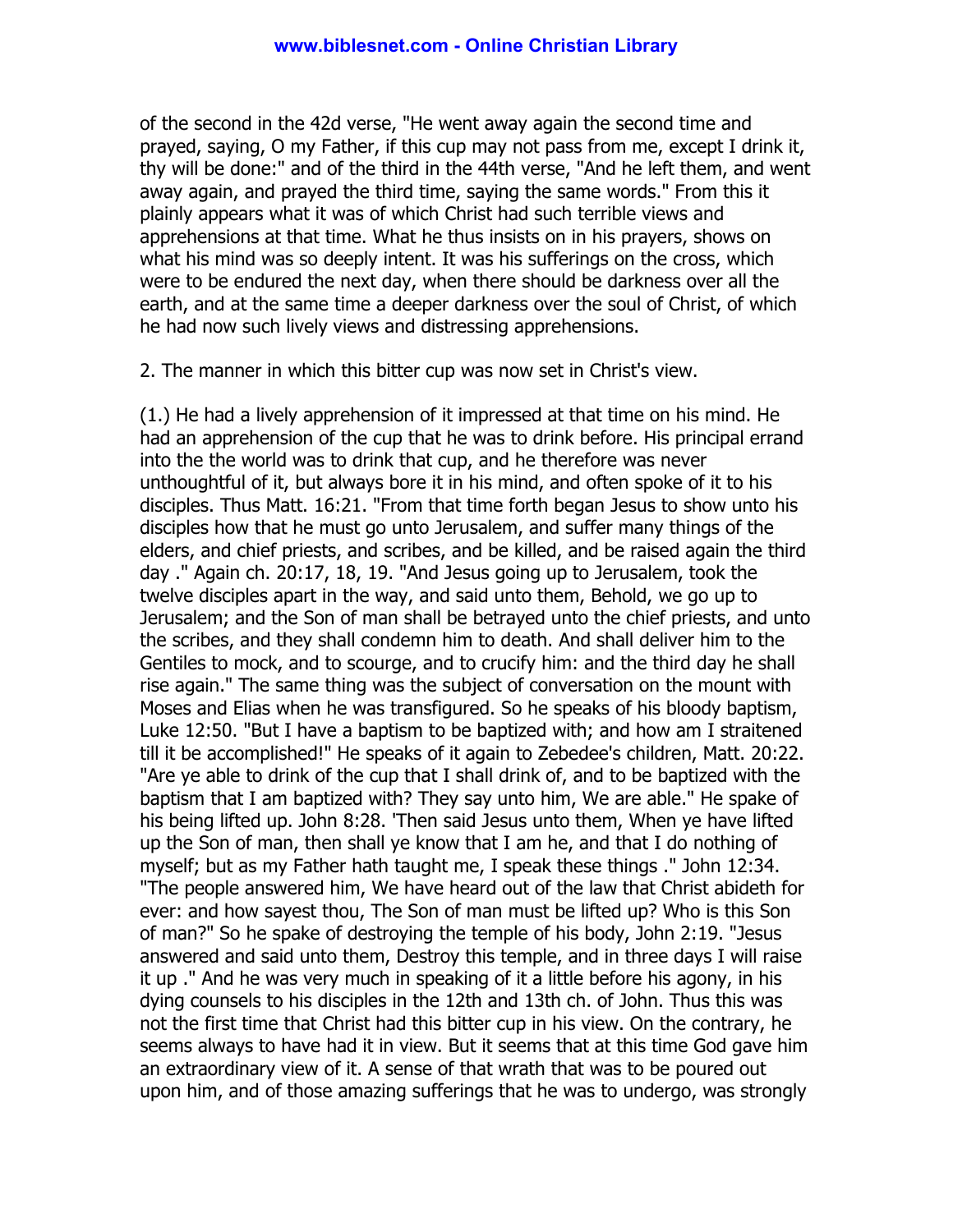impressed on his mind by the immediate power of God; so that he had far more full and lively apprehensions of the bitterness of the cup which he was to drink than he ever had before, and these apprehensions were so terrible, that his feeble human nature shrunk at the sight, and was ready to sink.

2. The cup of bitterness was now represented as just at hand. He had not only a more clear and lively view of it than before; but it was now set directly before him, that he might without delay take it up and drink it; for then, within that same hour, Judas was to come with his band of men, and he was then to deliver up himself into their hands to the end that he might drink this cup the next day; unless indeed he refused to take it, and so made his escape from that place where Judas would come; which he had opportunity enough to do if he had been so minded. Having thus shown what those terrible views and apprehensions were which Christ had in the time of his agony; I shall endeavour to show,

II. That the conflict which the soul of Christ then endured was occasioned by those views and apprehensions. The sorrow and distress which his soul then suffered, arose from that lively, and full, and immediate view which he had then given him of that cup of wrath; by which God the Father did as it were set the cup down before him, for him to take it and drink it. Some have inquired, what was the occasion of that distress and agony, and many speculations there have been about it, but the account which the Scripture itself gives us is sufficiently full in this matter, and does not leave room for speculation or doubt. The thing that Christ's mind was so full of at that time was, without doubt, the same with that which his mouth was so full of: it was the dread which his feeble human nature had of that dreadful cup, which was vastly more terrible than Nebuchadnezzar's fiery furnace. He had then a near view of that furnace of wrath, into which he was to be cast; he was brought to the mouth of the furnace that he might look into it, and stand and view its raging flames, and see the glowings of its heat, that he might know where he was going and what he was about to suffer. This was the thing that filled his soul with sorrow and darkness, this terrible sight as it were overwhelmed him. For what was that human nature of Christ to such mighty wrath as this? it was in itself, without the supports of God, but a feeble worm of the dust, a thing that was crushed before the moth, none of God's children ever had such a cup set before them, as this first being of every creature had. But not to dwell any longer on this, I hasten to show,

III. That the conflict in Christ's soul, in this view of his last sufferings, was dreadful, beyond all expression or conception. This will appear,

1. From what is said of its dreadfulness in the history. By one evangelist we are told, (Matt. 26:37.) "He began to be sorrowful and very heavy; and by another, (Mark 14:33.) "And he taketh with him Peter, and James, and John, and began to be sore amazed, and to be very heavy." These expressions hold forth the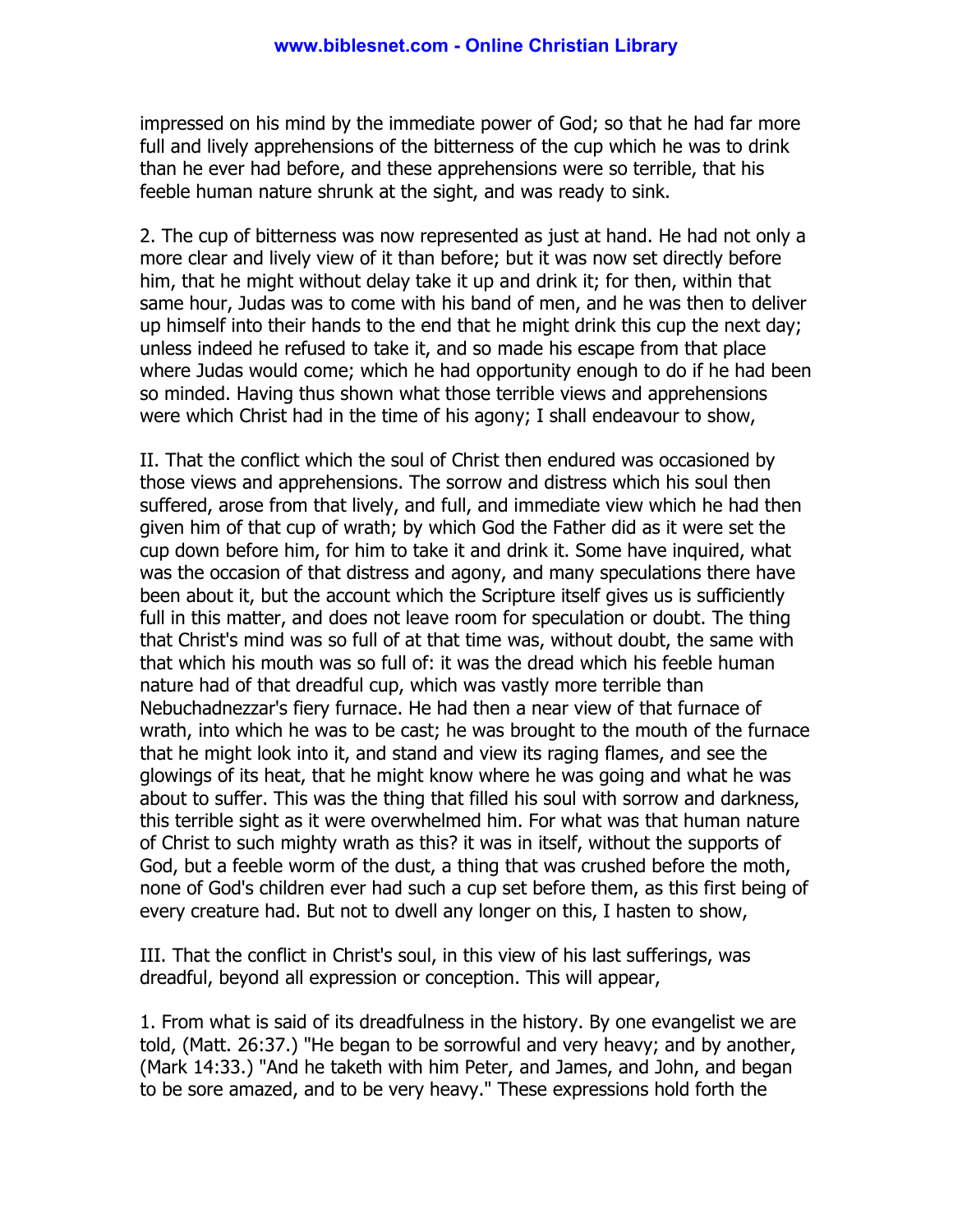intense and overwhelming distress that his soul was in. Luke's expression in the text of his being in an agony, according to the signification of that word in the original, implies no common degree of sorrow, but such extreme distress that his nature had a most violent conflict with it, as a man that wrestles with all his might with a strong man, who labours and exerts his utmost strength to gain a conquest over him.

2. From what Christ himself says of it, who was not wont to magnify things beyond the truth. He says, "My soul is exceeding sorrowful even unto death." Matt. 26:38. What language can more strongly express the most extreme degree of sorrow? His soul was not only "sorrowful," but "exceeding sorrowful;" and not only so, but because that did not fully express the degree of his sorrow, he adds, "even unto death;" which seems to intimate that the very pains and sorrows of hell, of eternal death, had got hold upon him. The Hebrews were wont to express the utmost degree of sorrow that any creature could be liable to by the phrase, *the shadow of death*. Christ had now, as it were, the shadow of death brought over his soul by the near view which he had of that bitter cup that was now set before him.

3. From the effect which it had on his body, in causing that bloody sweat that we read of in the text. In our translation it is said, that "his sweat was, as it were, great drops of blood, falling down to the ground." The word rendered *great* drops, is in the original gromboi, which properly signifies lumps or clots; for we may suppose that the blood that was pressed out through the pores of his skin by the violence of that inward struggle and conflict that there was, when it came to be exposed to the cool air of the night, congealed and stiffened, as is the nature of blood, and so fell off from him not in drops, but in clots. If the suffering of Christ had occasioned merely a violent sweat, it would have shown that he was in great agony; for it must be an extraordinary grief and exercise of mind that causes the body to be all of a sweat abroad in the open air, in a cold night as that was, as is evident from John 18:18. "And the servants and officers stood there, who had made a fire of coals, (for it was cold,) and they warmed themselves; and Peter stood with them, and warmed himself." This was the same night in which Christ had his agony in the garden. But Christ's inward distress and grief was not merely such as caused him to be in a violent and universal sweat, but such as caused him to sweat blood. The distress and anguish of his mind was so unspeakably extreme as to force his blood through the pores of his skin, and that so plentifully as to fall in great clots or drops from his body to the ground. I come now to show,

IV. What may be supposed to be the special end of God's giving Christ beforehand these terrible views of his last sufferings; in other words, why it was needful that he should have a more full and extraordinary view of the cup that he was to drink, a little before he drank it, than ever he had before; or why he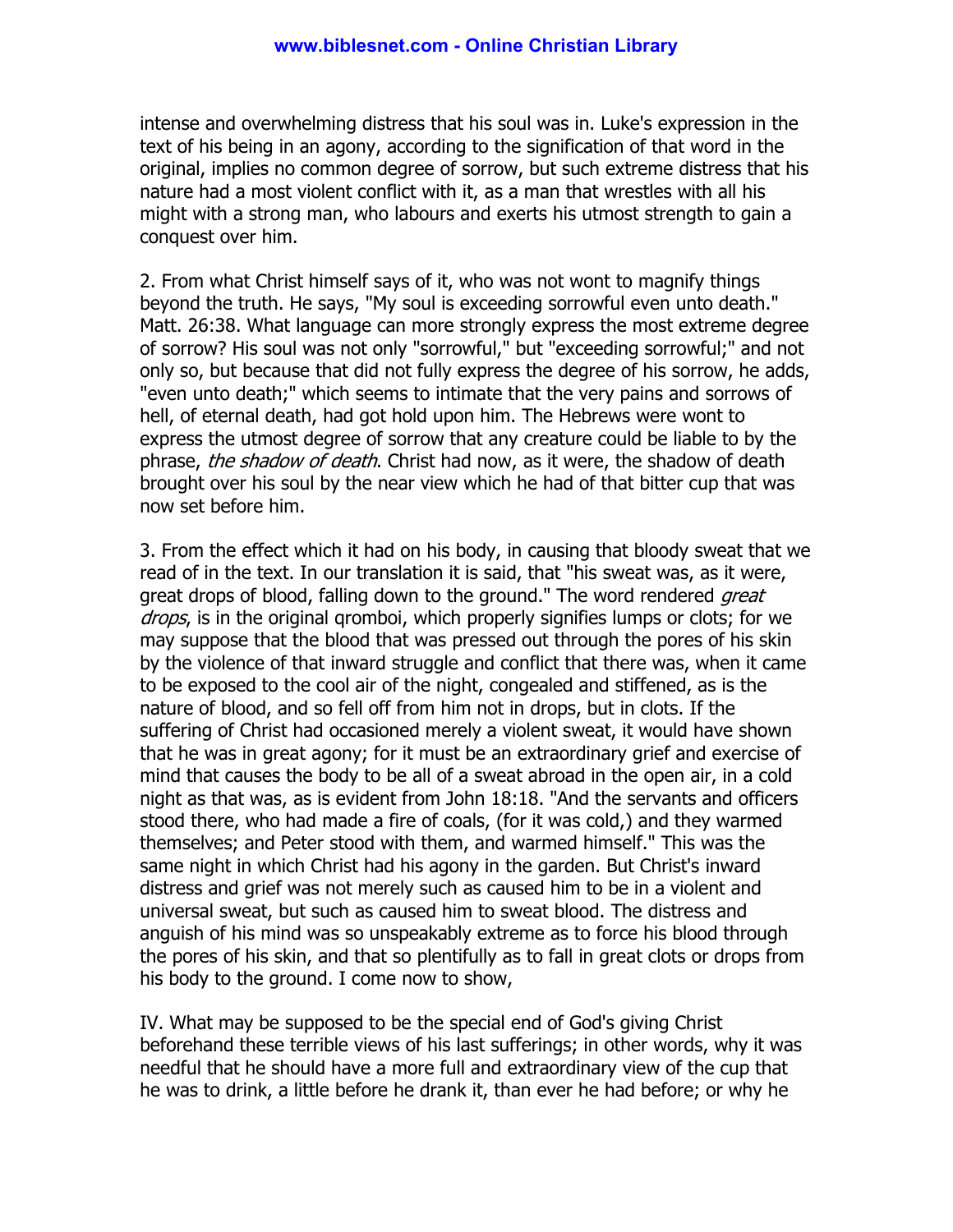must have such a foretaste of the wrath of God to be endured on the cross, before the time came that he was actually to endure it.

Answer. It was needful, in order that he might take the cup and drink it, as knowing what he did. Unless the human nature of Christ had had an extraordinary view given him beforehand of what he was to suffer, he could not, as man, fully know beforehand what he was going to suffer, and therefore could not, as man, know what he did when he took the cup to drink it, because he would not fully have known what the cup was--it being a cup that he never drank before. If Christ had plunged himself into those dreadful sufferings, without being fully sensible beforehand of their bitterness and dreadfulness, he must have done he knew not what. As man, he would have plunged himself into sufferings of the amount of which he was ignorant, and so have acted blindfold; and of course his taking upon him these sufferings could not have been so fully his own act. Christ, as God, perfectly knew what these sufferings were; but it was more needful also that he should know as man; for he was to suffer as man, and the act of Christ in taking that cup was the act of Christ as God man. But the man Christ Jesus hitherto never had had experience of any such sufferings as he was now to endure on the cross; and therefore he could not fully know what they were beforehand, but by having an extraordinary view of them set before him, and an extraordinary sense of them impressed on his mind. We have heard of tortures that others have undergone, but we do not fully know what they were, because we never experienced them; and it is impossible that we should fully know what they were but in one of these two ways, either by experiencing them, or by having a view given of them, or a sense of them impressed in an extraordinary way. Such a sense was impressed on the mind of the man Christ Jesus, in the garden of Gethsemane, of his last sufferings, and that caused his agony. When he had a full sight given him what that wrath of God was that he was to suffer, the sight was overwhelming to him; it made his soul exceeding sorrowful, even unto death. Christ was going to be cast into a dreadful furnace of wrath, and it was not proper that he should plunge himself into it blindfold, as not knowing how dreadful the furnace was. Therefore that he might not do so, God first brought him and set him at the mouth of the furnace, that he might look in, and stand and view its fierce and raging flames, and might see where he was going, and might voluntarily enter into it and bear it for sinners, as knowing what it was. This view Christ had in his agony. Then God brought the cup that he was to drink, and set it down before him, that he might have a full view of it, and see what it was before he took it and drank it. If Christ had not fully known what the dreadfulness of these sufferings was, before he took them upon him, his taking them upon him could not have been fully his own act as man; there could have been no explicit act of his will about that which he was ignorant of; there could have been no proper trial, whether he would be willing to undergo such dreadful sufferings or not, unless he had known beforehand how dreadful they were; but when he had seen what they were, by having an extraordinary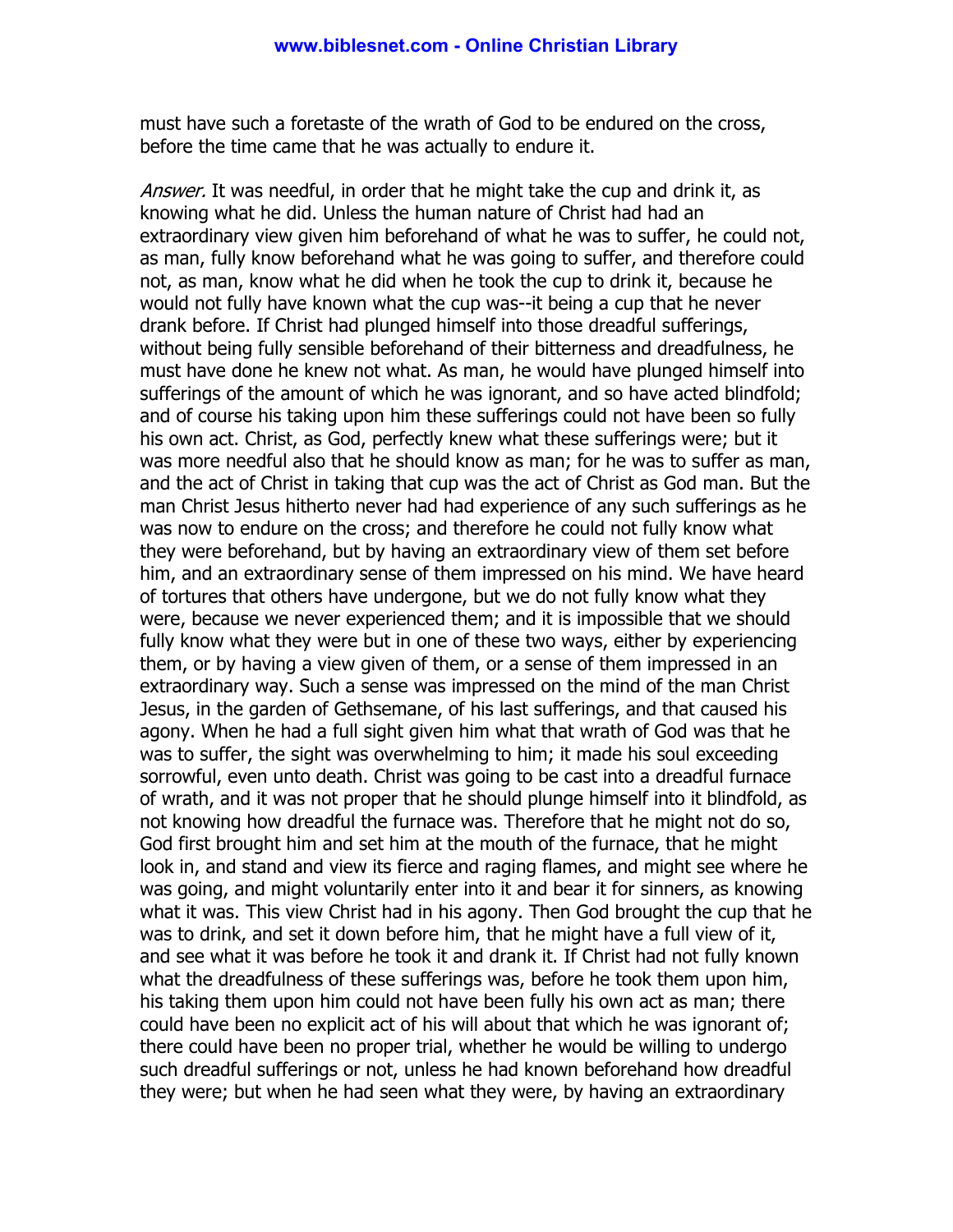view given him of them, and then undertaken to endure them afterwards; then he acted as knowing what he did; then his taking that cup, and bearing such dreadful sufferings, was properly his own act by an explicit choice; and so his love to sinners, in that choice of his, was the more wonderful, as also his obedience to God in it. And it was necessary that this extraordinary view that Christ had of the cup he was to drink should be given at that time, just before he was apprehended. This was the most proper season for it, just before he took the cup, and while he yet had opportunity to refuse the cup; for before he was apprehended by the company led by Judas, he had opportunity to make his escape at pleasure. For the place where he was, was without the city, where he was not at all confined, and was a lonesome, solitary place; and it was the night season; so that he might have gone from that place where he would, and his enemies not have known where to have found him. This view that he had of the bitter cup was given him while he was yet fully at liberty, before he was given into the hands of his enemies. Christ's delivering himself up into the hands of his enemies, as he did when Judas came, which was just after his agony, was properly his act of taking the cup in order to drink; for Christ knew that the issue of that would be his crucifixion the next day. These things may show us the end of Christ's agony, and the necessity there was of such an agony before his last sufferings.

### APPLICATION.

1. Hence we may learn how dreadful Christ's last sufferings were. We learn it from the dreadful effect which the bare foresight of them had upon him in his agony. His last sufferings were so dreadful, that the view which Christ had of them before overwhelmed him and amazed him, as it is said he began to be sore amazed. The very sight of these last sufferings was so very dreadful as to sink his soul down into the dark shadow of death; yea, so dreadful was it, that in the sore conflict which his nature had with it, he was all in a sweat of blood, his body all over was covered with clotted blood, and not only his body, but the very ground under him with the blood that fell from him, which had been forced through his pores through the violence of his agony. And if only the foresight of the cup was so dreadful, how dreadful was the cup itself, how far beyond all that can be uttered or conceived! Many of the martyrs have endured extreme tortures, but from what has been said, there is all reason to think those all were a mere nothing to the last sufferings of Christ on the cross. And what has been said affords a convincing argument that the sufferings which Christ endured in his body on the cross, though they were very dreadful, were yet the least part of his last sufferings; and that beside those, he endured sufferings in his soul which were vastly greater. For if it had been only the sufferings which he endured in his body, though they were very dreadful, we cannot conceive that the mere anticipation of them would have such an effect on Christ. Many of the martyrs, for aught we know, have endured as severe tortures in their bodies as Christ did.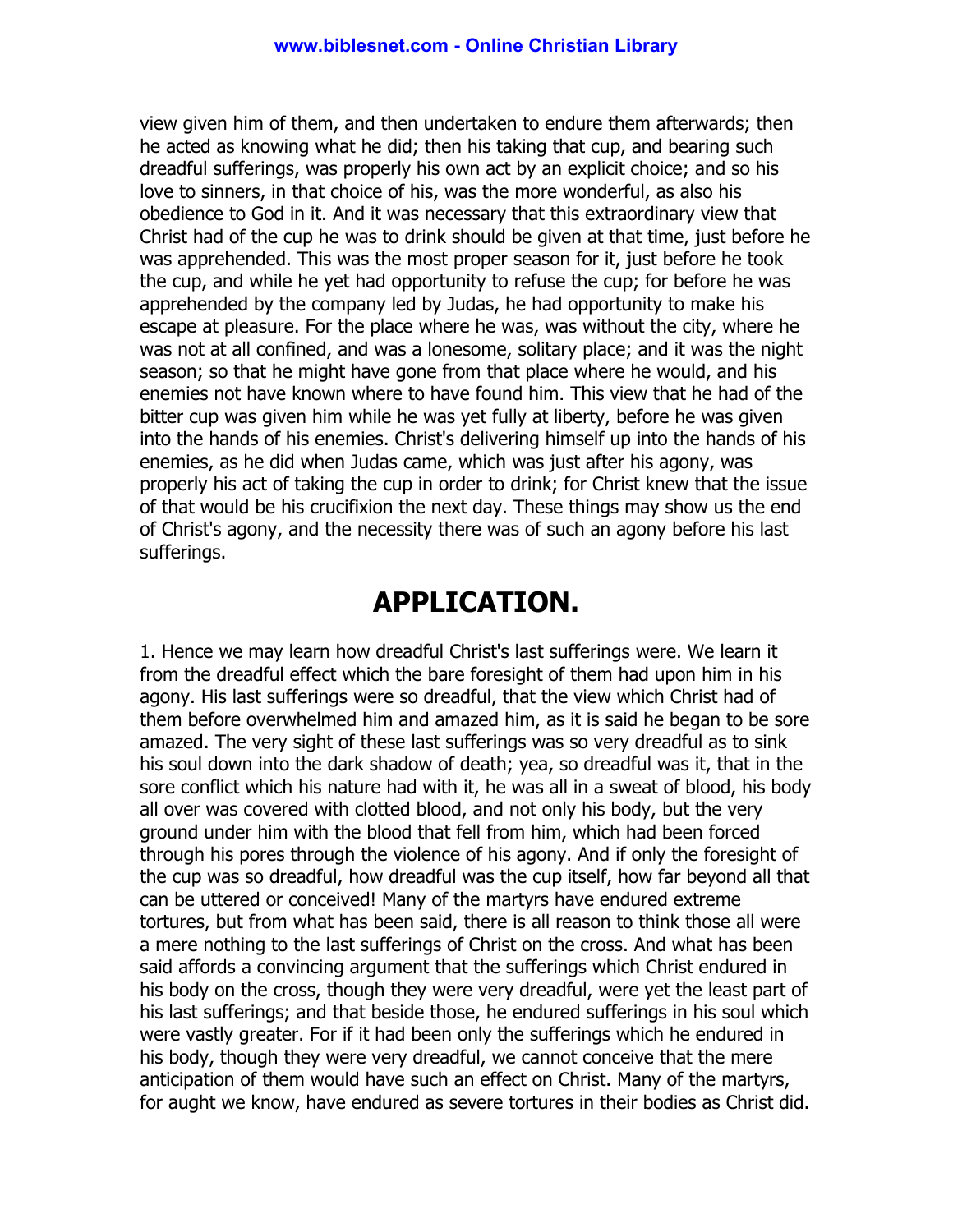Many of the martyrs have been crucified, as Christ was; and yet their souls have not been so overwhelmed. There has been no appearance of such amazing sorrow and distress of mind either at the anticipation of their sufferings, or in the actual enduring of them.

2. From what has been said, we may see the wonderful strength of the love of Christ to sinners. What has been said shows the strength of Christ's love two ways.

1. That it was so strong as to carry him through that agony that he was then in. The suffering that he then was actually subject to, was dreadful and amazing, as has been shown; and how wonderful was his love that lasted and was upheld still! The love of any mere man or angel would doubtless have sunk under such a weight, and never would have endured such a conflict in such a bloody sweat as that of Jesus Christ. The anguish of Christ's soul at that time was so strong as to cause that wonderful effect on his body. But his love to his enemies, poor and unworthy as they were, was stronger still. The heart of Christ at that time was full of distress, but it was fuller of love to vile worms: his sorrows abounded, but his love did much more abound. Christ's soul was overwhelmed with a deluge of grief, but this was from a deluge of love to sinners in his heart sufficient to overflow the world, and overwhelm the highest mountains of its sins. Those great drops of blood that fell down to the ground were a manifestation of an ocean of love in Christ's heart.

2. The strength of Christ's love more especially appears in this, that when he had such a full view of the dreadfulness of the cup that he was to drink, that so amazed him, he would notwithstanding even then take it up, and drink it. Then seems to have been the greatest and most peculiar trial of the strength of the love of Christ, when God set down the bitter portion before him, and let him see what he had to drink, if he persisted in his love to sinners; and brought him to the mouth of the furnace that he might see its fierceness, and have a full view of it, and have time then to consider whether he would go in and suffer the flames of this furnace for such unworthy creatures, or not. This was as it were proposing it to Christ's last consideration what he would do; as much as if it had then been said to him, 'Here is the cup that you are to drink, unless you will give up your undertaking for sinners, and even leave them to perish as they deserve. Will you take this cup, and drink it for them, or not? There is the furnace into which you are to be cast, if they are to be saved; either they must perish, or you must endure this for them. There you see how terrible the heat of the furnace is; you see what pain and anguish you must endure on the morrow, unless you give up the cause of sinners. What will you do? is your love such that you will go on? Will you cast yourself into this dreadful furnace of wrath?' Christ's soul was overwhelmed with the thought; his feeble human nature shrunk at the dismal sight. It put him into this dreadful agony which you have heard described; but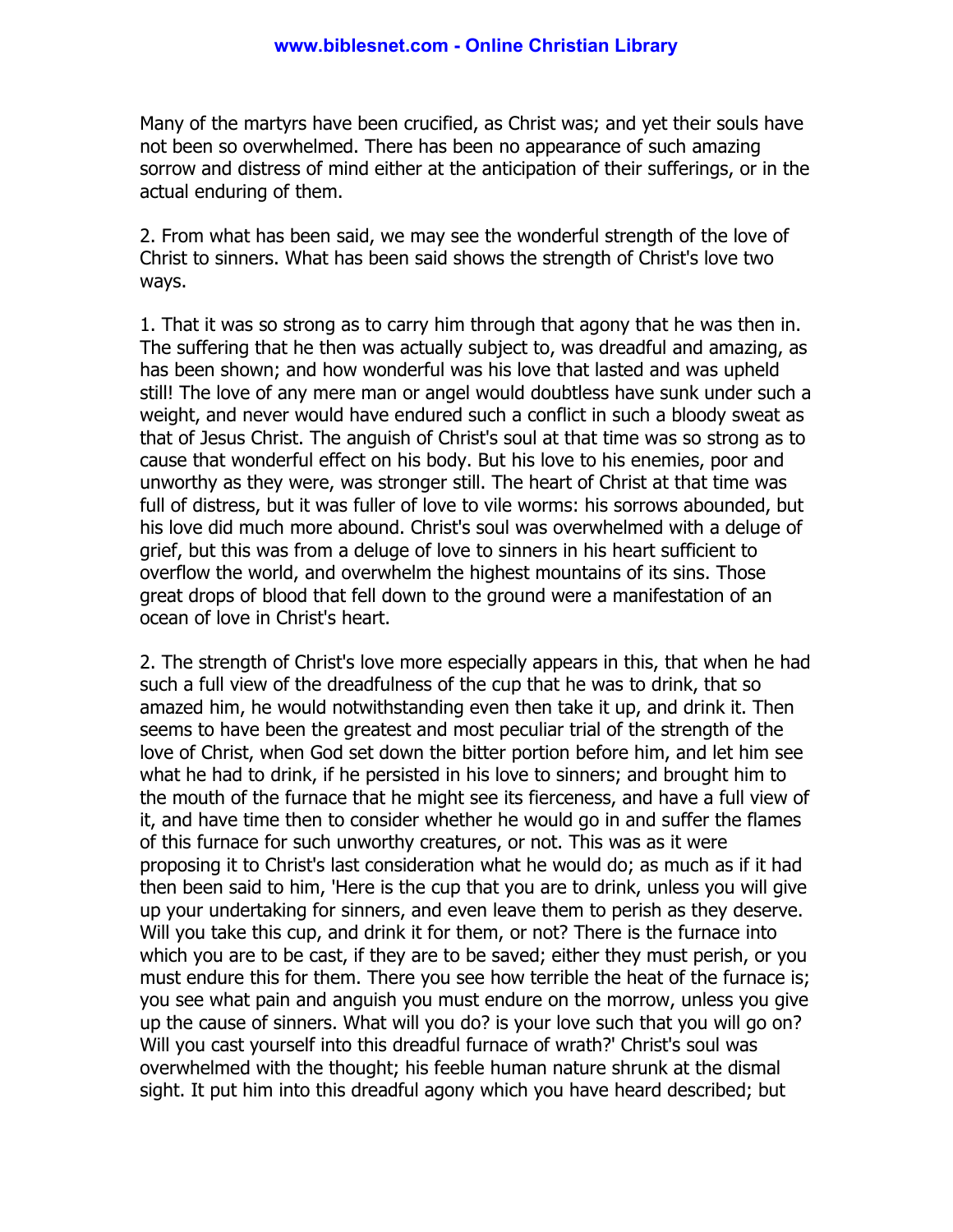his love to sinners held out. Christ would not undergo these sufferings needlessly, if sinners could be saved without. If there was not an absolute necessity of his suffering them in order to their salvation, he desired that the cup might pass from him. But if sinners, on whom he had set his love, could not, agreeably to the will of God, be saved without his drinking it, he chose that the will of God should be done. He chose to go on and endure the suffering, awful as it appeared to him. And this was his final conclusion, after the dismal conflict of his poor feeble human nature, after he had had the cup in view, and for at least the space of one hour, had seen how amazing it was. Still he finally resolved that he would bear it, rather than those poor sinners whom he had loved from all eternity should perish. When the dreadful cup was before him, he did not say within himself, why should I, who am so great and glorious a person, infinitely more honourable than all the angels of heaven, Why should I go to plunge myself into such dreadful, amazing torments for worthless wretched worms that cannot be profitable to God, or me, and that deserve to be hated by me, and not to be loved? Why should I, who have been living from all eternity in the enjoyment of the Father's love, go to cast myself into such a furnace for them that never can requite me for it? Why should I yield myself to be thus crushed by the weight of divine wrath, for them who have no love to me, and are my enemies? they do not deserve any union with me, and never did, and never will do, any thing to recommend themselves to me. What shall I be the richer for having saved a number of miserable haters of God and me, who deserve to have divine justice glorified in their destruction? Such, however, was not the language of Christ's heart, in these circumstances; but on the contrary, his love held out, and he resolved even then, in the midst of his agony, to yield himself up to the will of God, and to take the cup and drink it. He would not flee to get out of the way of Judas and those that were with him, though he knew they were coming, but that same hour delivered himself voluntarily into their hands. When they came with swords and staves to apprehend him, and he could have called upon his Father, who would immediately have sent many legions of angels to repel his enemies, and have delivered him, he would not do it; and when his disciples would have made resistance, he would not suffer them, as you may see in Matt. 26:51, and onward: "And, behold, one of them which were with Jesus stretched out his hand, and drew his sword, and struck a servant of the high priest's, and smote off his ear. Then said Jesus unto him, Put up again thy sword into its place: for all they that take the sword shall perish with the sword. Thinkest thou that I cannot now pray to my Father, and he will presently give me more than twelve legions of angels? But how then shall the scriptures be fulfilled, that thus it must be? In that same hour said Jesus to the multitudes, Are ye come out as against a thief, with swords and staves for to take me? I sat daily with you teaching in the temple, and ye laid no hold on me. But all this was done that the scriptures of the prophets might be fulfilled." And Christ, instead of hiding himself from Judas and the soldiers, told them, when they seemed to be at a loss whether he was the person whom they sought; and when they seemed still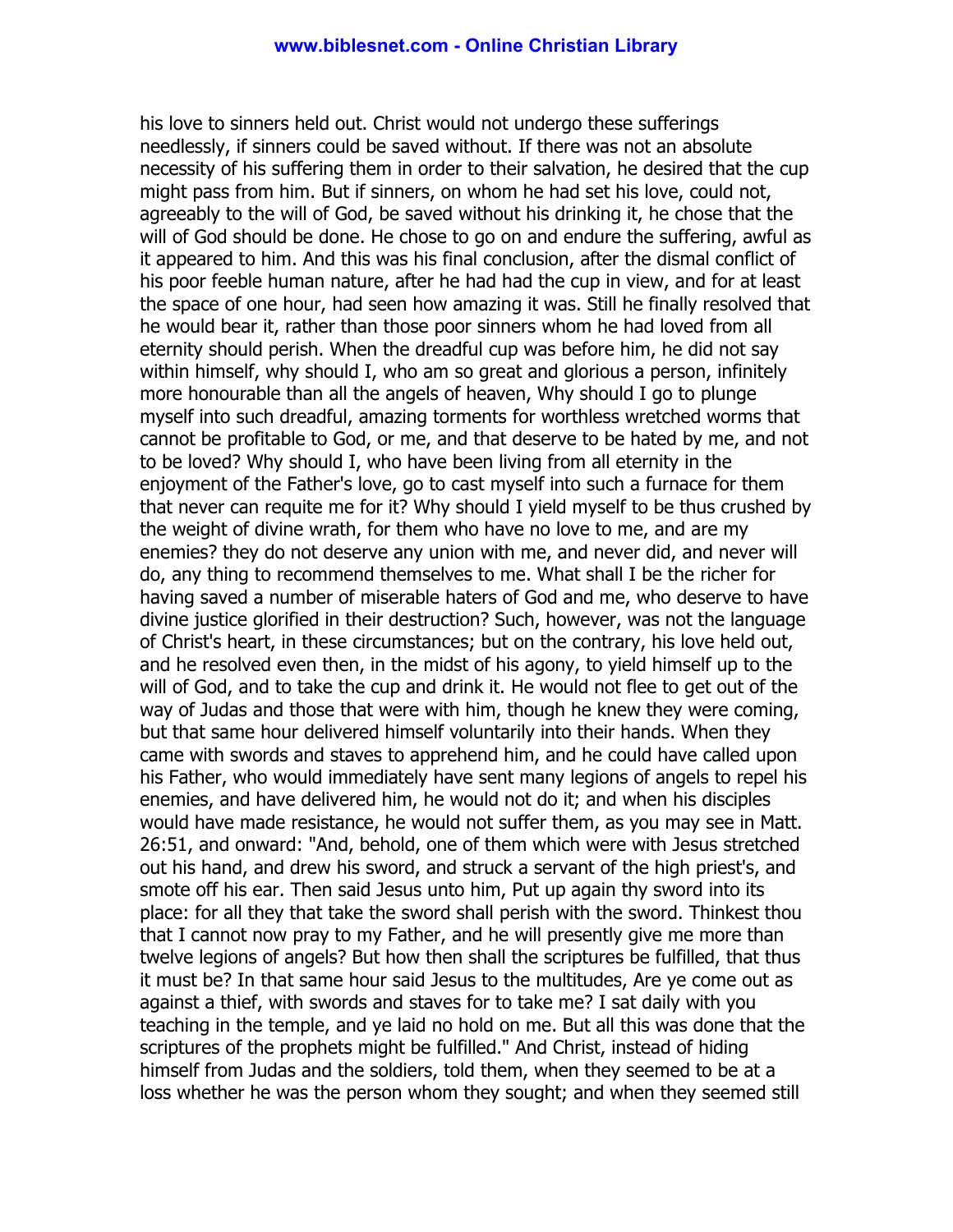somewhat to hesitate, being seized with some terror in their minds, he told them so again, and so yielded himself up into their hands, to be bound by them, after he had shown them that he could easily resist them if he pleased, when a single word spoken by him, threw them backwards to the ground, as you may see in John 18:3, etc. "Judas then, having received a band of men and officers from the chief priests and Pharisees, cometh thither with lanterns, and torches, and weapons. Jesus therefore, knowing all things that should come upon him, went forth, and said unto them, Whom seek ye? They answered him, Jesus of Nazareth. Jesus said unto them, I am he. As soon then as he had said unto them, I am he, they went backward and fell to the ground." Thus powerful, constant, and violent was the love of Christ; and the special trial of his love above all others in his whole life seems to have been in the time of his agony. For though his sufferings were greater afterwards, when he was on the cross, yet he saw clearly what those sufferings were to be, in the time of his agony; and that seems to have been the first time that ever Christ Jesus had a clear view what these sufferings were; and after this the trial was not so great, because the conflict was over. His human nature had been in a struggle with his love to sinners, but his love had got the victory. The thing, upon a full view of his sufferings, had been resolved on and concluded; and accordingly, when the moment arrived, he actually went through with those sufferings.

But there are two circumstances of Christ's agony that do still make the strength and constancy of his love to sinners the more conspicuous.

1. That at the same time that he had such a view of the dreadfulness of his sufferings, he had also an extraordinary view of the hatefulness of the wickedness of those for whom those sufferings were to make atonement. There are two things that render Christ's love wonderful: 1. That he should be willing to endure sufferings that were so great; and 2. That he should be willing to endure them to make atonement for wickedness that was so great. But in order to its being properly said, Christ of his own act and choice endured sufferings that were so great, to make atonement for wickedness that was so great, two things were necessary. 1. That he should have an extraordinary sense how great these sufferings were to be, before he endured them. This was given in his agony. And 2. That he should also at the same time have an extraordinary sense how great and hateful was the wickedness of men for which he suffered to make atonement; or how unworthy those were for whom he died. And both these were given at the same time. When Christ had such an extraordinary sense how bitter his cup was to be, he had much to make him sensible how unworthy and hateful that wickedness of mankind was for which he suffered; because the hateful and malignant nature of that corruption never appeared more fully than in the spite and cruelty of men in these sufferings; and yet his love was such that he went on notwithstanding to suffer for them who were full of such hateful corruption.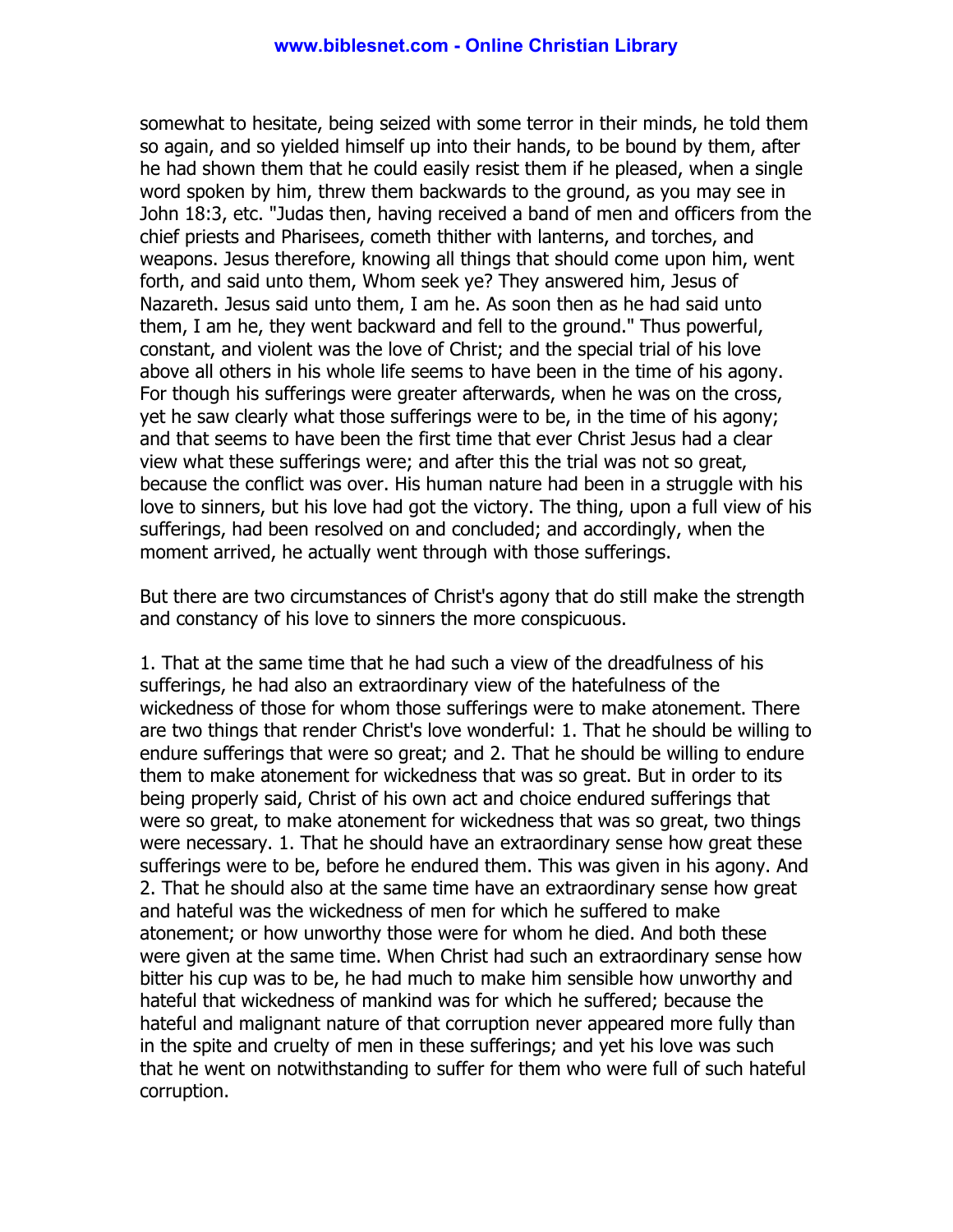It was the corruption and wickedness of men that contrived and effected his death; it was the wickedness of men that agreed with Judas, it was the wickedness of men that betrayed him, and that apprehended him, and bound him, and led him away like a malefactor; it was by men's corruption and wickedness that he was arraigned, and falsely accused, and unjustly judged. It was by men's wickedness that he was reproached, mocked, buffeted, and spit upon. It was by men's wickedness that Barabbas was preferred before him. It was men's wickedness that laid the cross upon him to bear, and that nailed him to it, and put him to so cruel and ignominious a death. This tended to give Christ an extraordinary sense of the greatness and hatefulness of the depravity of mankind.

1. Because hereby in the time of his sufferings he had that depravity set before him as it is, without disguise. When it killed Christ, it appeared in its proper colours. Here Christ saw it in its true nature, which is the utmost hatred and contempt of God; in its ultimate tendency and desire, which is to kill God; and in its greatest aggravation and highest act, which is killing a person that was God.

2. Because in these sufferings he felt the fruits of that wickedness. It was then directly levelled against himself, and exerted itself against him to work his reproach and torment, which tended to impress a stronger sense of its hatefulness on the human nature of Christ. But yet at the same time, so wonderful was the love of Christ to those who exhibited this hateful corruption, that he endured those very sufferings to deliver them from the punishment of that very corruption. The wonderfulness of Christ's dying love appears partly in that he died for those that were so unworthy in themselves, as all mankind have the same kind of corruptions in their hearts, and partly in that he died for those who were not only so wicked, but whose wickedness consists in being enemies to him; so that he did not only die for the wicked, but for his own enemies; and partly in that he was willing to die for his enemies at the same time that he was feeling the fruits of their enmity, while he felt the utmost effects and exertions of their spite against him in the greatest possible contempt and cruelty towards him in his own greatest ignominy, torments, and death; and partly in that he was willing to atone for their being his enemies in these very sufferings, and by that very ignominy, torment, and death that was the fruit of it. The sin and wickedness of men, for which Christ suffered to make atonement, was, as it were, set before Christ in his view.

1. In that this wickedness was but a sample of the wickedness of mankind; for the corruption of all mankind is of the same nature, and the wickedness that is in one man's heart is of the same nature and tendency as in another's. As in water, face answereth to face, so the heart of man to man.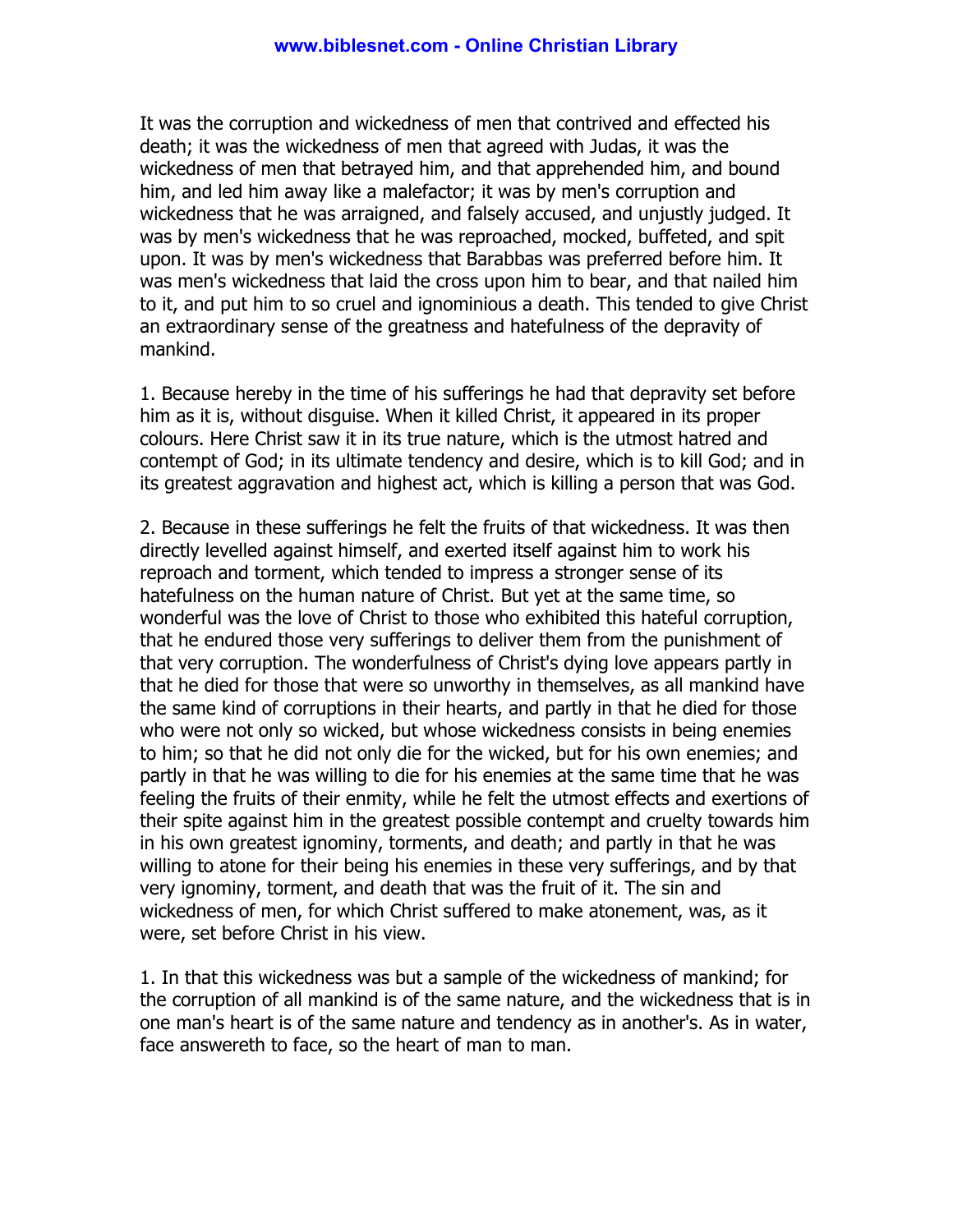2. It is probable that Christ died to make atonement for that individual actual wickedness that wrought his sufferings, that reproached, mocked, buffeted, and crucified him. Some of his crucifiers, for whom he prayed that they might be forgiven, while they were in the very act of crucifying him, were afterwards, in answer to his prayer, converted, by the preaching of Peter; as we have an account of in the 2d chapter of Acts.

2. Another circumstance of Christ's agony that shows the strength of his love, is the ungrateful carriage of his disciples at that time. Christ's disciples were among those for whom he endured this agony, and among those for whom he was going to endure those last sufferings, of which he now had such dreadful apprehensions. Yet Christ had already given them an interest in the benefits of those sufferings. Their sins had already been forgiven them through that blood that he was going to shed, and they had been infinite gainers already by that dying pity and love which he had to them, and had through his sufferings been distinguished from all the world besides. Christ had put greater honour upon them than any other, by making them his disciples in a more honourable sense than he had done any other. And yet now, when he had that dreadful cup set before him which he was going to drink for them, and was in such an agony at the sight of it, he saw no return on their part but indifference and ingratitude. When he only desired them to watch with him, that he might be comforted in their company, now at this sorrowful moment they fell asleep; and showed that they had not concern enough about it to induce them to keep awake with him even for one hour, though he desired it of them once and again. But yet this ungrateful treatment of theirs, for whom he was to drink the cup of wrath which God had set before him, did not discourage him from taking it, and drinking it for them. His love held out to them; having loved his own, he loved them to the end. He did not say within himself when this cup of trembling was before him, Why should I endure so much for those that are so ungrateful; why should I here wrestle with the expectation of the terrible wrath of God to be borne by me to-morrow, for them that in the mean time have not so much concern for me as to keep awake with me when I desire it of them even for one hour? But on the contrary, with tender and fatherly compassions he excuses this ingratitude of his disciples, and says, Matt. 26:41. "Watch and pray, that ye enter not into temptation; the spirit indeed is willing, but the flesh is weak;" and went and was apprehended, and mocked, and scourged, and crucified, and poured out his soul unto death, under the heavy weight of God's dreadful wrath on the cross for them.

3d Inference. From what has been said, we may learn the wonderfulness of Christ's submission to the will of God. Christ, as he was a divine person, was the absolute sovereign of heaven and earth, but yet he was the most wonderful instance of submission to God's sovereignty that ever was. When he had such a view of the terribleness of his last sufferings, and prayed if it were possible that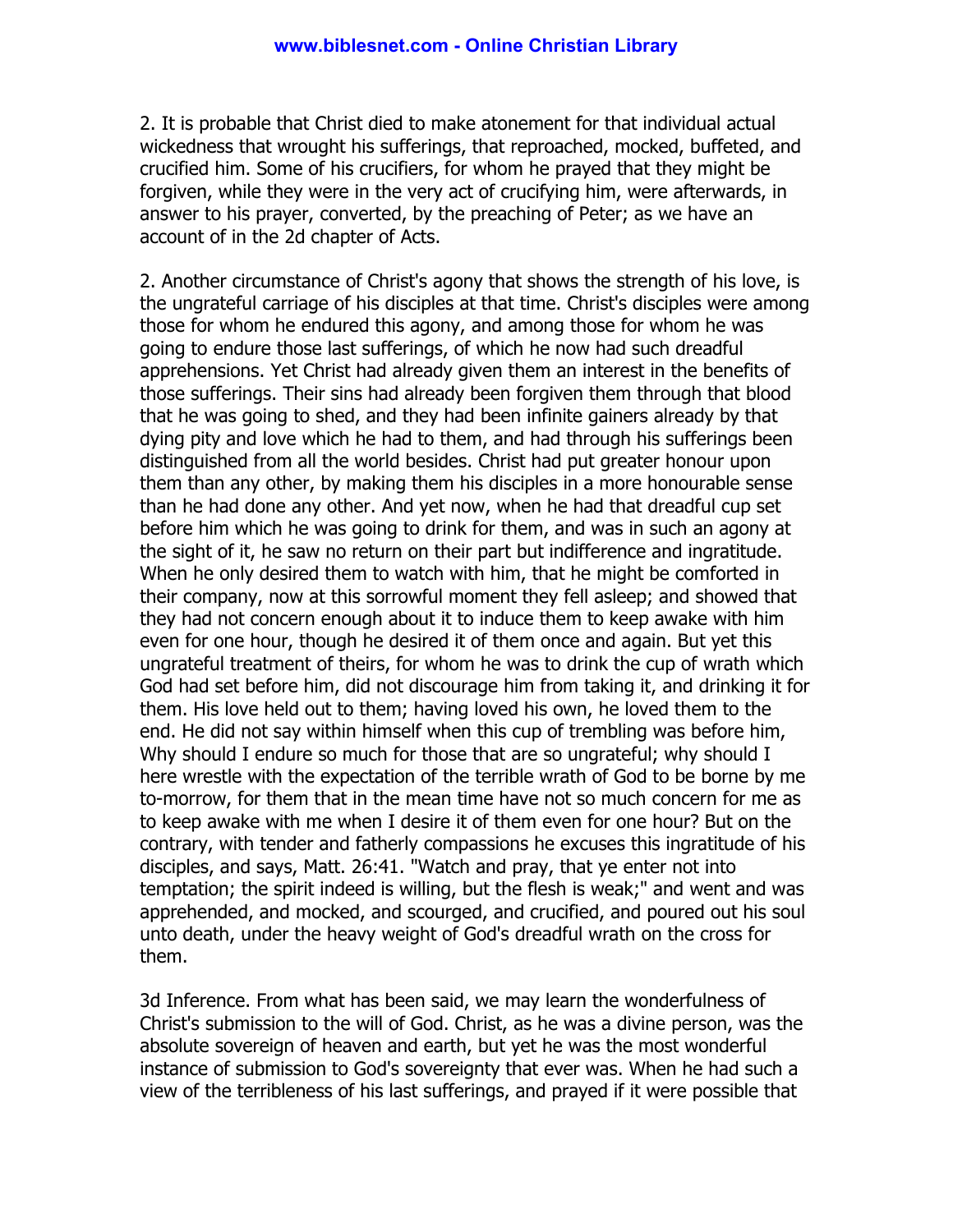that cup might pass from him, i.e. if there was not an absolute necessity of it in order to the salvation of sinners, yet it was with a perfect submission to the will of God. He adds, "Nevertheless, not my will, but thine be done." He chose rather that the inclination of his human nature, which so much dreaded such exquisite torments, should be crossed, than that God's will should not take place. He delighted in the thought of God's will being done; and when he went and prayed the second time, he had nothing else to say but, "O my Father, if this cup may not pass from me except I drink it, thy will be done;" and so the third time. What are such trials of submission as any of us sometimes have in the afflictions that we suffer in comparison of this? If God does but in his providence signify it to be his will that we should part with a child, how hardly are we brought to yield to it, how ready to be unsubmissive and froward! Or if God lays his hand upon us in some acute pain of body, how ready are we to be discontented and impatient; when the innocent Son of God, who deserved no suffering could quietly submit to sufferings inconceivably great, and say it over and over, God's will be done! When he was brought and set before that dreadful furnace of wrath into which he was to be cast, in order that he might look into it and have a full view of its fierceness, when his flesh shrunk at it, and his nature was in such a conflict, that his body was all covered with a sweat of blood falling in great drops to the ground, yet his soul quietly yielded that the will of God should be done, rather than the will or inclination of his human nature.

4th Infer. What has been said on this subject also shows us the glory of Christ's obedience. Christ was subject to the moral law as Adam was, and he was also subject to the ceremonial and judicial laws of Moses; but the principal command that he had received of the Father was, that he should lay down his life, that he should voluntarily yield up himself to those terrible sufferings on the cross. To do this was his principal errand into the world; and doubtless the principal command that he received, was about that which was the principal errand on which he was sent. The Father, when he sent him into the world, sent him with commands concerning what he should do in the world; and his chief command of all was about that, which was the errand he was chiefly sent upon, which was to lay down his life. And therefore this command was the principal trial of his obedience. It was the greatest trial of his obedience, because it was by far the most difficult command: all the rest were easy in comparison of this. And the main trial that Christ had, whether he would obey this command, was in the time of his agony; for that was within an hour before he was apprehended in order to his sufferings, when he must either yield himself up to them, or fly from them. And then it was the first time that Christ had a full view of the difficulty of this command; which appeared so great as to cause that bloody sweat. Then was the conflict of weak human nature with the difficulty, then was the sore struggles and wrestling with the heavy trial he had, and then Christ got the victory over the temptation, from the dread of his human nature. His obedience held out through the conflict. Then we may suppose that Satan was especially let loose to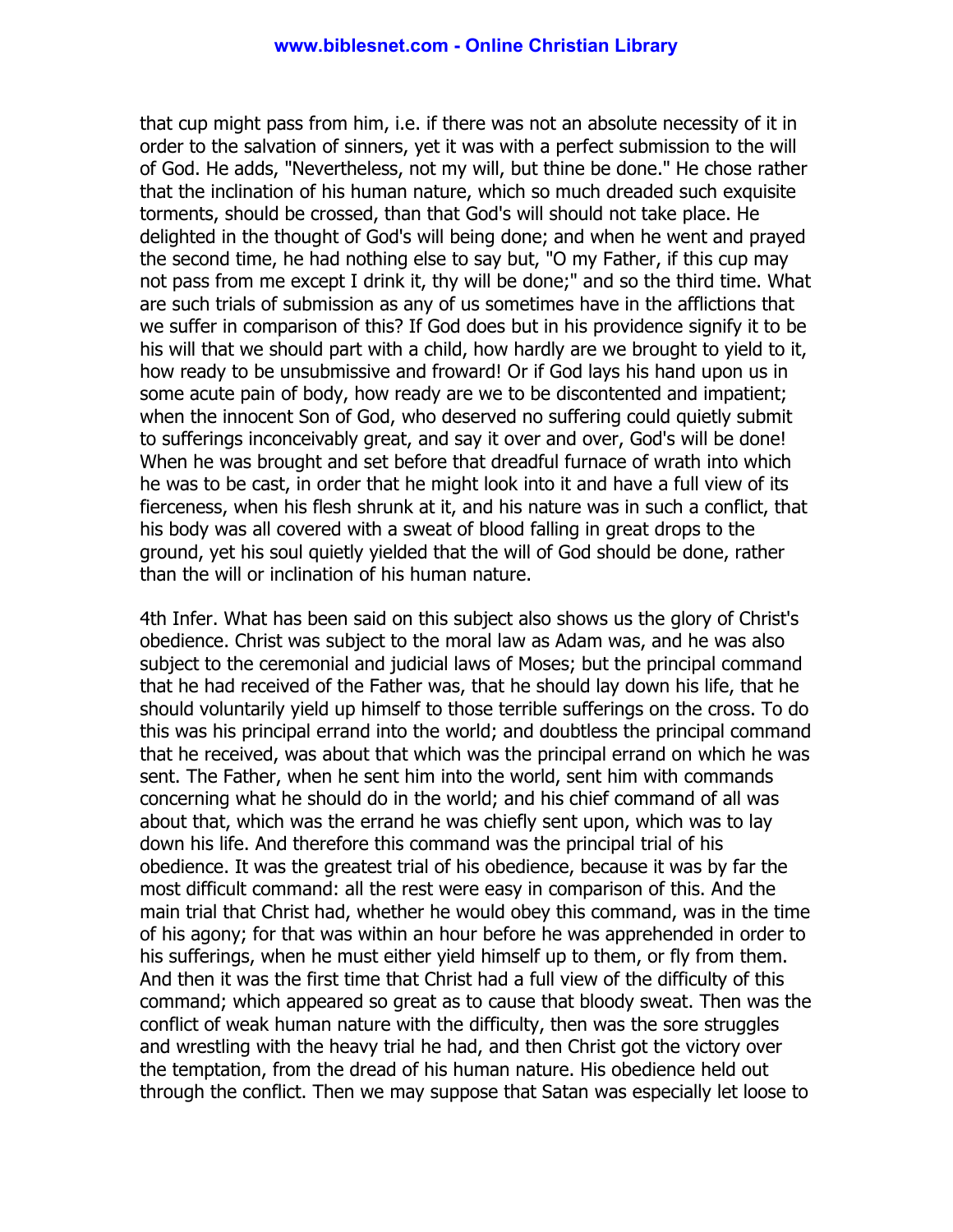set in with the natural dread that the human nature had of such torments, and to strive to his utmost to dissuade Christ from going on to drink the bitter cup; for about that time, towards the close of Christ's life, was he especially delivered up into the hands of Satan to be tempted of him, more than he was immediately after his baptism; for Christ says, speaking of that time, Luke 22:53. "When I was daily with you in the temple, ye stretched forth no hands against me; but this is your hour, and the power of darkness." So that Christ, in the time of his agony, was wrestling not only with overwhelming views of his last sufferings, but he also wrestled, in that bloody sweat, with principalities and powers -- he contended at that time with the great leviathan that laboured to his utmost to tempt him to disobedience. So that then Christ had temptations every way to draw him off from obedience to God. He had temptations from his feeble human nature, that exceedingly dreaded such torments; and he had temptations from men, who were his enemies; and he had temptations from the ungrateful carriage of his own disciples; and he had temptations from the devil. He had also an overwhelming trial from the manifestation of God's own wrath; when, in the words of Isaiah, it pleased the Lord to bruise him and put him to grief. But yet he failed not, but got the victory over all, and performed that great act of obedience at that time to that same God that hid himself from him, and was showing his wrath to him for men's sins, which he must presently suffer. Nothing could move him away from his steadfast obedience to God, but he persisted in saying, "Thy will be done:" expressing not only his submission, but his obedience; not only his compliance with the disposing will of God, but also with his preceptive will. God had given him this cup to drink, and had commanded him to drink it, and that was reason enough with him to drink it; hence he says, at the conclusion of his agony, when Judas came with his band, "The cup which my Father giveth me to drink, shall I not drink it?" John 18:11. Christ, at the time of his agony, had an inconceivably greater trial of obedience than any man or any angel ever had. How much was this trial of the obedience of the second Adam beyond the trial of the obedience of the first Adam! How light was our first father's temptation in comparison of this! And yet our first surety failed, and our second failed not, but obtained a glorious victory, and went and became obedient unto death, even the death of the cross. Thus wonderful and glorious was the obedience of Christ, by which he wrought out righteousness for believers, and which obedience is imputed to them. No wonder that it is a sweet penalty sown, and that God stands ready to bestow heaven as its reward on all that believe on him.

5. What has been said shows us the sottishness of secure sinners in being so fearless of the wrath of God. If the wrath of God was so dreadful, that, when Christ only expected it, his human nature was nearly overwhelmed with the fear of it, and his soul was amazed, and his body all over in a bloody sweat; then how sottish are sinners, who are under the threatening of the same wrath of God, and are condemned to it, and are every moment exposed to it; and yet,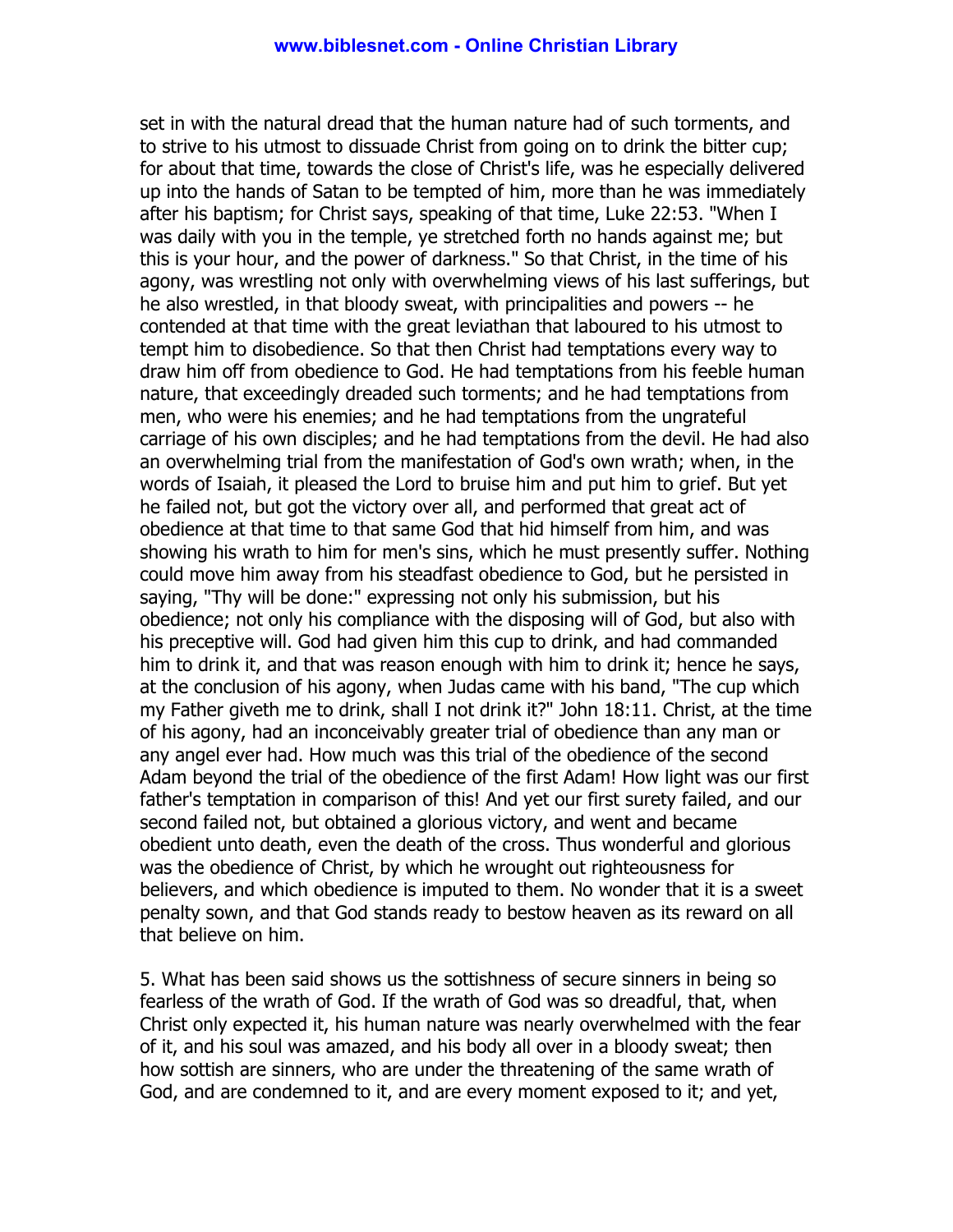instead of manifesting intense apprehension, are quiet and easy, and unconcerned; instead of being sorrowful and very heavy, go about with a light and careless heart; instead of crying out in bitter agony, are often gay and cheerful, and eat and drink, and sleep quietly, and go on in sin, provoking the wrath of God more and more, without any great matter of concern! How stupid and sottish are such persons! Let such senseless sinners consider, that that misery, of which they are in danger from the wrath of God, is infinitely more terrible than that, the fear of which occasioned in Christ his agony and bloody sweat. It is more terrible, both as it differs both in its nature and degree, and also as it differs in its duration. It is more terrible in its nature and degree. Christ suffered that which, as it upheld the honour of the divine law, was fully equivalent to the misery of the damned; and in some respect it was the same suffering; for it was the wrath of the same God; but yet in other respects it vastly differed. The difference does not arise from the difference in the wrath poured out on one and the other, for it is the same wrath, but from the difference of the subject, which may be best illustrated from Christ's own comparison. Luke 23:31. "For if they do these things in a green tree, what shall be done in the dry?" Here he calls himself the green tree, and wicked men the dry, intimating that the misery that will come on wicked men will be far more dreadful than those sufferings which came on him, and the difference arises from the different nature of the subject. The green tree and the dry are both cast into the fire; but the flames seize and kindle on the dry tree much more fiercely than on the green. The sufferings that Christ endured differ from the misery of the wicked in hell in nature and degree in the following respects.

1. Christ felt not the gnawings of a guilty, condemning conscience.

2. He felt no torment from the reigning of inward corruptions and lusts as the damned do. The wicked in hell are their own tormentors, their lusts are their tormentors, and being without restraint, (for there is no restraining grace in hell,) their lusts will rage like raging flames in their hearts. They shall be tormented with the unrestrained violence of a spirit of envy and malice against God, and against the angels and saints in heaven, and against one another. Now Christ suffered nothing of this.

3. Christ had not to consider that God hated him. The wicked in hell have this to make their misery perfect, they know that God perfectly hates them without the least pity or regard to them, which will fill their souls with inexpressible misery. But it was not so with Christ. God withdrew his comfortable presence from Christ, and hid his face from him, and so poured out his wrath upon him, as made him feel its terrible effects in his soul; but yet he knew at the same time that God did not hate him, but infinitely loved him. He cried out of God's forsaking him, but yet at the same time calls him "My God, my God!" knowing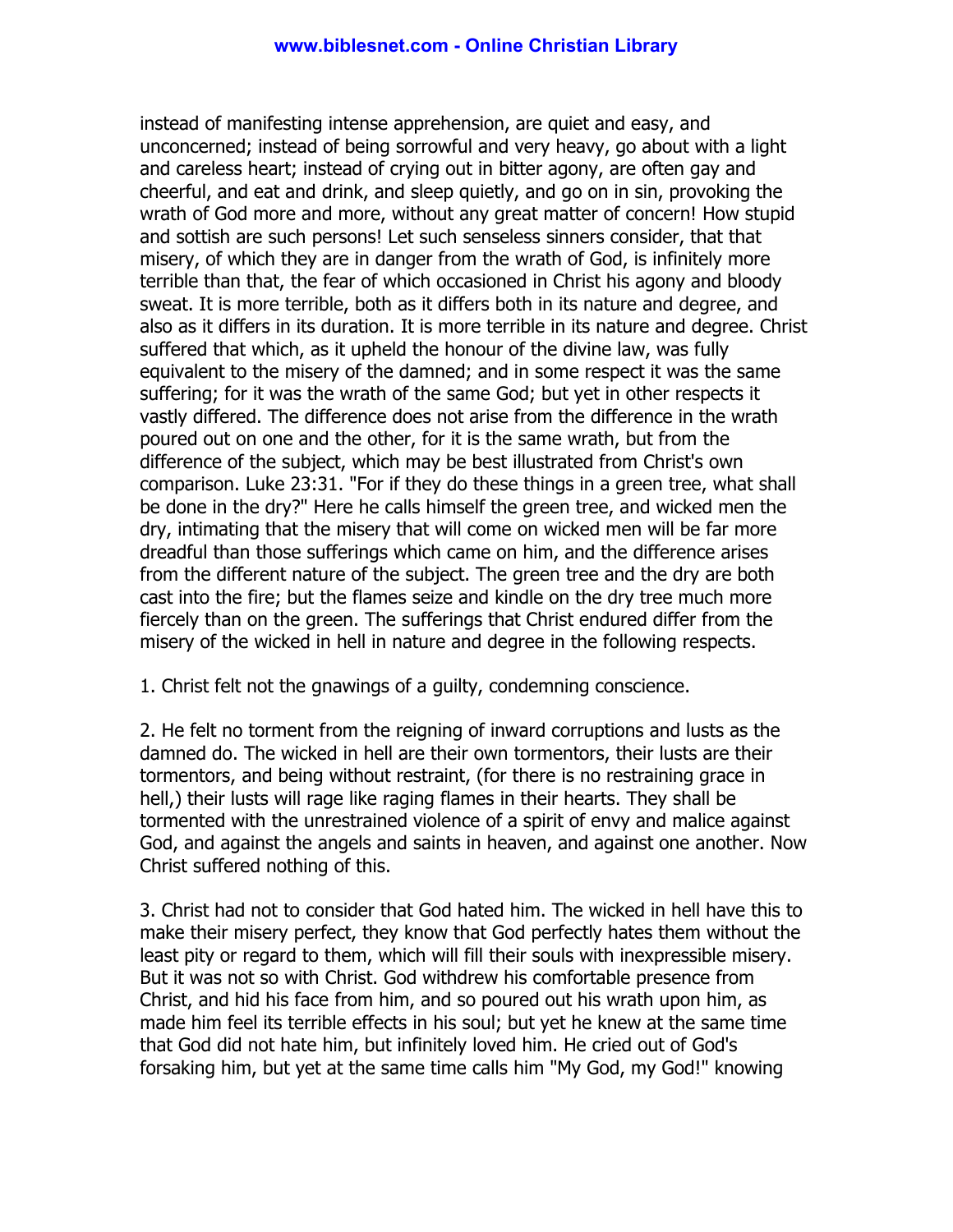that he was his God still, though he had forsaken him. But the wicked in hell will know that he is not their God, but their judge and irreconcilable enemy.

4. Christ did not suffer despair, as the wicked do in hell. He knew that there would be an end to his sufferings in a few hours; and that after that he should enter into eternal glory. But it will be far otherwise with you that are impenitent; if you die in your present condition, you will be in perfect despair. On these accounts, the misery of the wicked in hell will be immensely more dreadful in nature and degree, than those sufferings with the fears of which Christ's soul was so much overwhelmed.

2. It will infinitely differ in duration. Christ's sufferings lasted but a few hours, and there was an eternal end to them, and eternal glory succeeded. But you that are a secure, senseless sinner, are every day exposed to be cast into everlasting misery, a fire that never shall be quenched. If then the Son of God was in such amazement, in the expectation of what he was to suffer for a few hours, how sottish are you who are continually exposed to sufferings, immensely more dreadful in nature and degree, and that are to be without any end, but which must be endured without any rest day or night for ever and ever! If you had a full sense of the greatness of that misery to which you are exposed, and how dreadful your present condition is on that account, it would this moment put you into as dreadful an agony as that which Christ underwent; yea, if your nature could endure it, one much more dreadful. We should now see you fall down in a bloody sweat, wallowing in your gore, and crying out in terrible amazement.

Having thus endeavoured to explain and illustrate the former of the two propositions mentioned in the commencement of this discourse, I shall now proceed to show,

II. That the soul of Christ in his agony in the garden was in a great and earnest strife and conflict in his prayer to God. The labour and striving of Christ's soul in prayer was a part of his agony, and was without doubt a part of what is intended in the text, when it is said that Christ was in an agony; for, as we have shown, the word is especially used in Scripture in other places for striving or wrestling with God in prayer. From this fact, and from the evangelist mentioning his being in agony, and his praying earnestly in the same sentence, we may well understand him as mentioning his striving in prayer as part of his agony. The words of the text seem to hold forth as much as that Christ was in an agony in prayer: "Being in an agony, he prayed more earnestly; and his sweat was, as it were, great drops of blood falling to the ground." This language seems to imply thus much, that the labour and earnestness of Christ's soul was so great in his wrestling with God in prayer, that he was in a mere agony, and all over in a sweat of blood.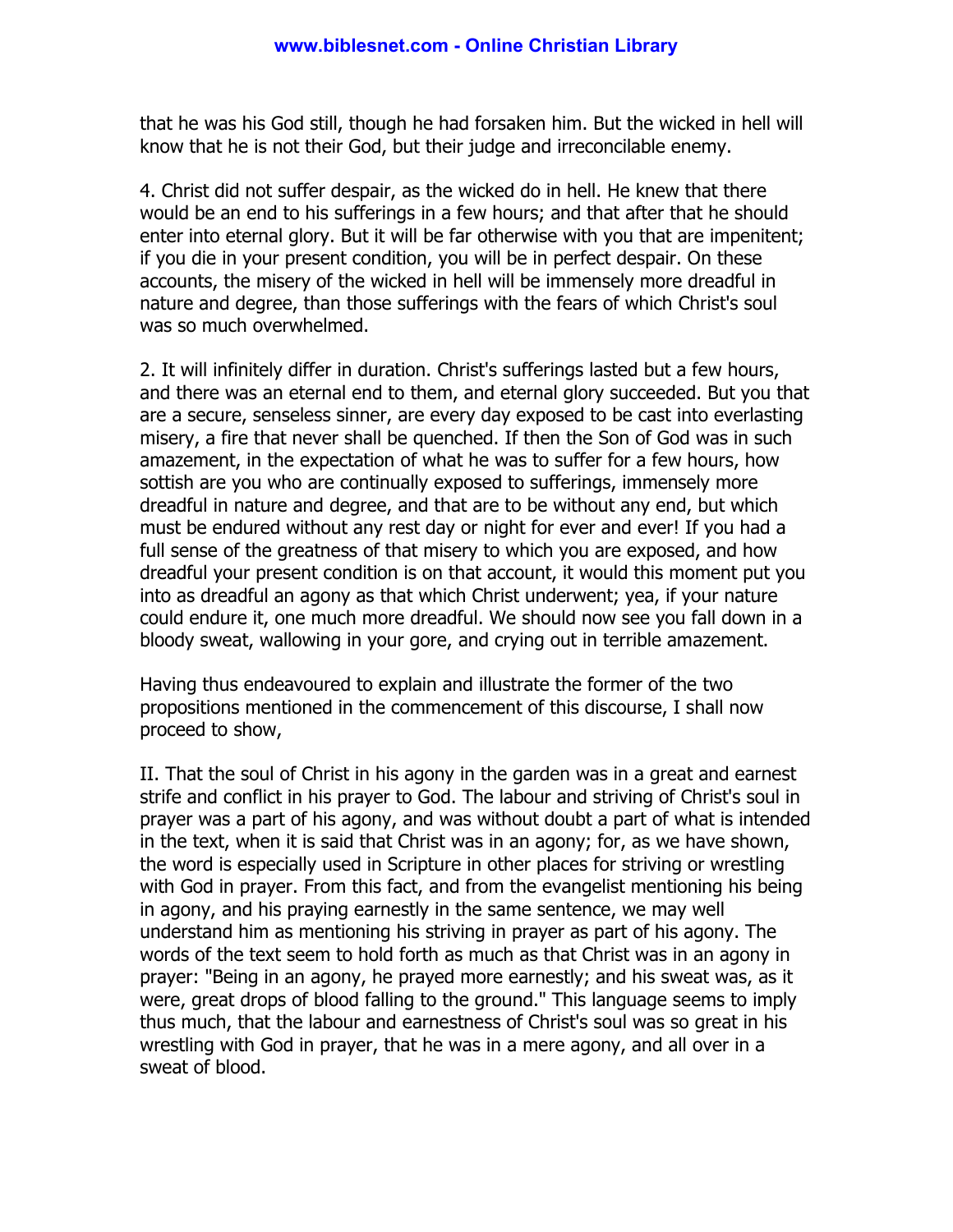What I propose now, in this second proposition, is by the help of God to explain this part of Christ's agony which consisted in the agonizing and wrestling of his soul in prayer; which is the more worthy of a particular inquiry, being that which probably is but little understood; though, as may appear in the sequel, the right understanding of it is of great use and consequence in divinity. It is not as I conceive ordinarily well understood what is meant when it is said in the text that Christ *prayed more earnestly*; or what was *the thing that he wrestled with God* for, or what was the subject matter of this earnest prayer, or what was the reason of his being so very earnest in prayer at this time. And therefore, to set this whole matter in a clear light, I would particularly inquire,

1. Of what nature this prayer was;

2. What was the subject matter of this earnest prayer of Christ to the Father;

3. In what capacity Christ offered up this prayer to God;

4. Why he was so earnest in his prayer;

5. What was the success of this his earnest wrestling with God in prayer; and then make some improvement.

I. Of what nature this prayer of Christ was.

Addresses that are made to God may be of various kinds. Some are confessions on the part of the individual, or expressions of his sense of his own unworthiness before God, and are thus penitential addresses to God. Others are doxologies or prayers intended to express the sense which the person has of God's greatness and glory. Such are many of the psalms of David. Others are gratulatory addresses, or expressions of thanksgiving and praise for mercies received. Others are submissive addresses, or expressions of submission and resignation to the will of God, whereby he that addresses the Majesty of heaven, expresses the compliance of his will with the sovereign will of God; saying, "Thy will, O Lord, be done!" as David, 2 Sam. 15:26. "But if he thus say, I have no delight in thee; behold, here am I; let him do to me as seemeth good unto him." Others are petitory or supplicatory; whereby the person that prays, begs of God and cries to him for some favour desired of him.

Hence the inquiry is, of which of these kinds was the prayer of Christ, that we read of in the text.

Answer. It was chiefly supplicatory. It was not penitential or confessional; for Christ had no sin or unworthiness to confess. Nor was it a doxology or a thanksgiving or merely an expression of submission; for none of these agree with what is said in the text, viz. that he prayed more earnestly. When any one is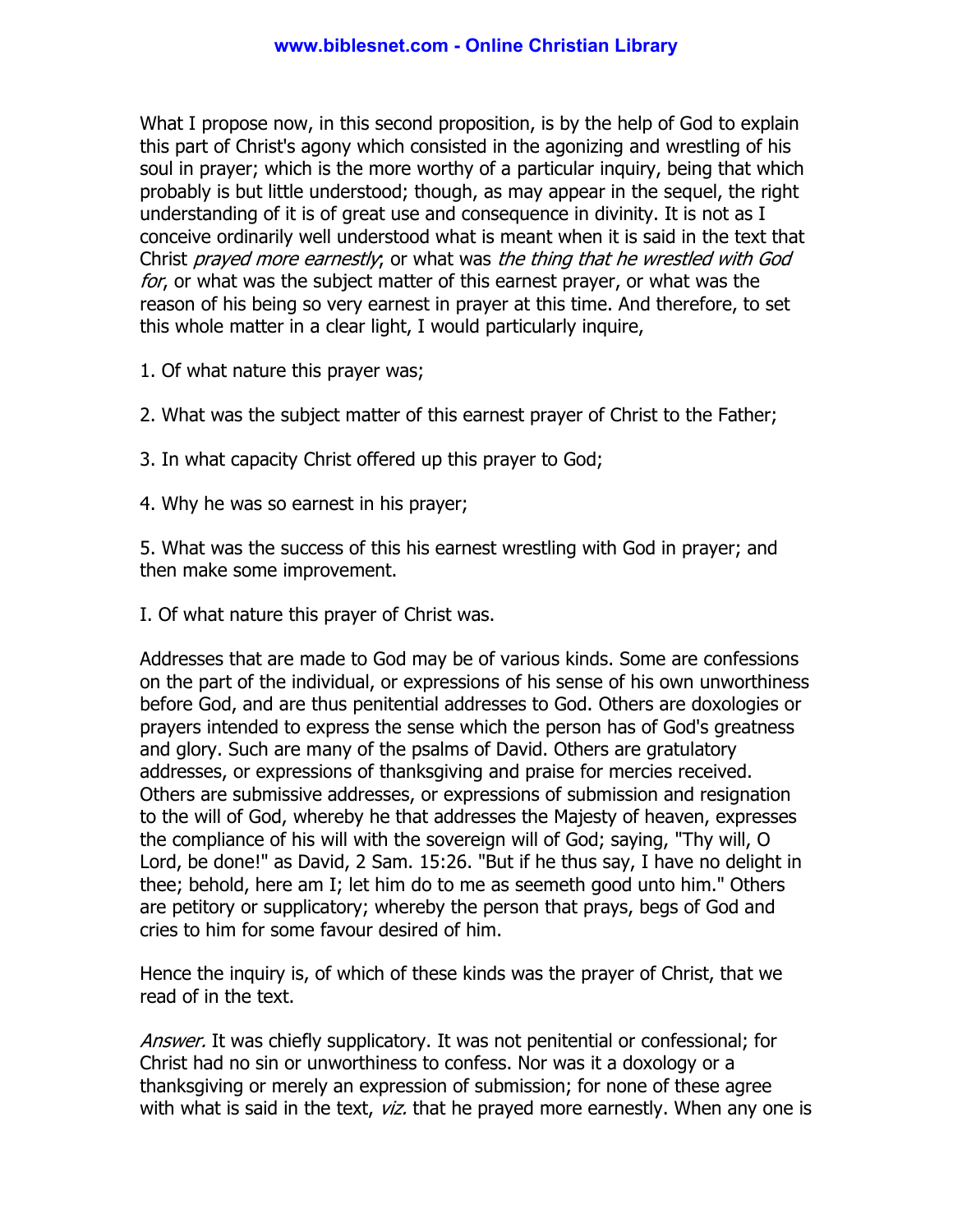said to pray earnestly, it implies an earnest request for some benefit, or favour desired; and not merely a confession, or submission, or gratulation. So what the apostle says of this prayer, in Heb. 5:7. "Who in the days of his flesh, when he had offered up prayers and supplications, with strong crying and tears, unto him that was able to save him from death, and was heard, in that he feared," shows that it was petitory, or an earnest supplication for some desired benefit. They are not confessions, or doxologies, or thanksgivings. or resignations, that are called "supplications" and "strong cyings," but petitions for some benefit earnestly desired. And having thus resolved the first inquiry, and shown that this earnest prayer of Christ -was of the nature of a supplication for some benefit or favour which Christ earnestly desired, I come to inquire,

II. What was the subject matter of this supplication; or what favour and benefit that was for which Christ so earnestly supplicated in this prayer of which we have an account in the text. Now the words of the text are not express on this matter. It is said that Christ, "being in an agony, prayed more earnestly;" but yet it is not said what he prayed so earnestly for. And here is the greatest difficulty attending this account: even what that was which Christ so earnestly desired, for which he so wrestled with God at that time. And though we are not expressly told in the text, yet the Scriptures have not left us without sufficient light in this matter. And the more effectually to avoid mistakes, I would answer,

1. Negatively, the thing that Christ so earnestly prayed for at this time, was not that the bitter cup which he had to drink might pass from him. Christ had before prayed for this, as in the next verse but one before the text, saying "Father, if thou be willing, remove this cup from me! nevertheless, not my will, but thine be done!" It is after this that we have an account that Christ being in an agony, prayed more earnestly; but we are not to understand that he prayed more earnestly than he had done before, that the cup might pass from him. That this was not the thing that he so earnestly prayed for in this second prayer, the following things seem to prove:

1. This second prayer was after the angel had appeared to him from heaven, strengthening him, the more cheerfully to take the cup and drink it. The evangelists inform us that when Christ came into the garden, he began to be sorrowful, and very heavy, and that he said his soul was exceeding sorrowful, even unto death, and that then he went and prayed to God, that if it were possible the cup might pass from him. Luke says in the 41st and 42nd verses, "that being withdrawn from his disciples about a stone's cast, he kneeled down and prayed, saying, Father, if thou be willing, remove this cup from me; nevertheless, not my will, but thine be done!" And then, after this, it is said in the next verse, that there appeared an angel from heaven unto him strengthening him. Now this can be understood no otherwise than that the angel appeared to him, strengthening him and encouraging him to go through his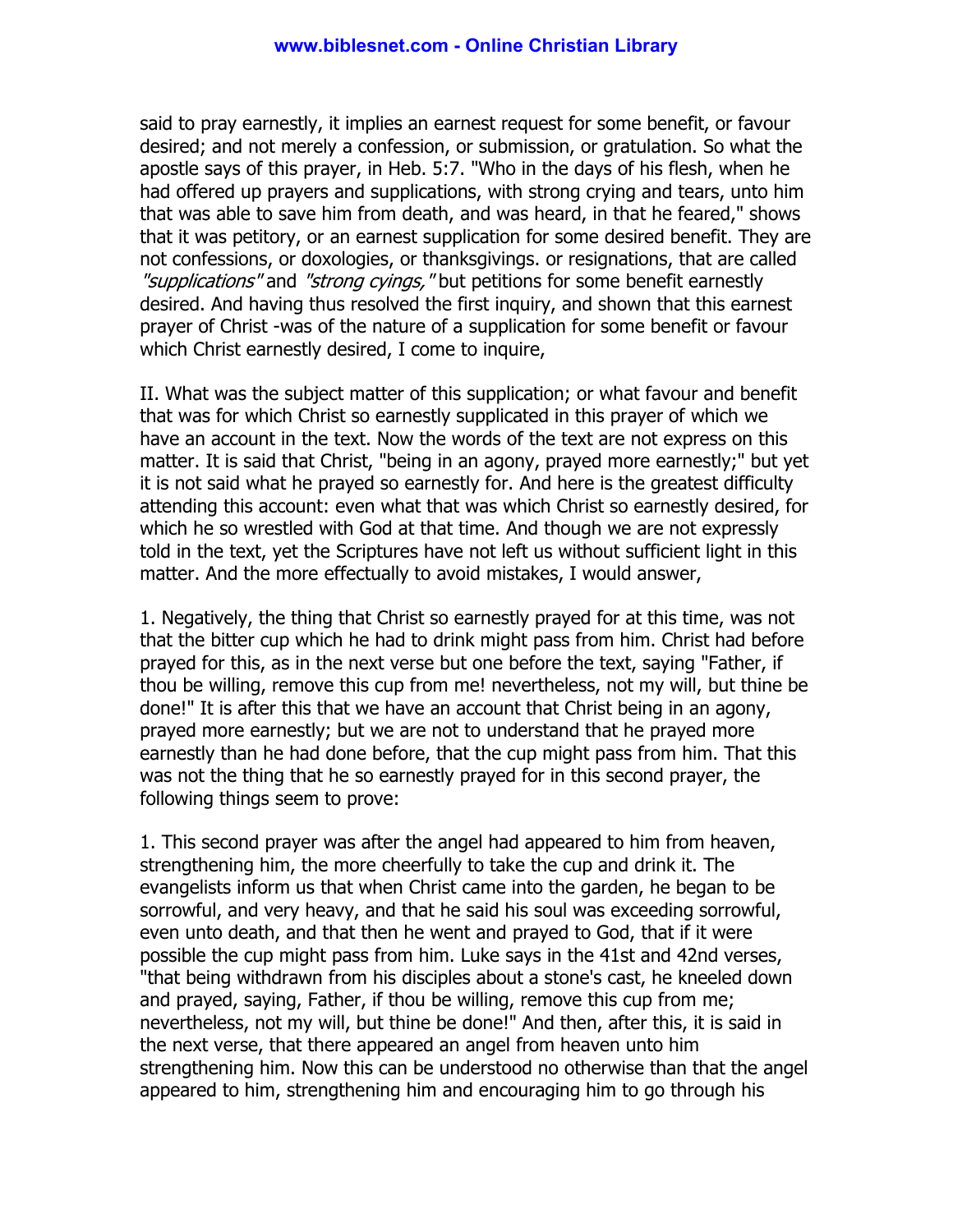great and difficult work, to take the cup and drink it. Accordingly we must suppose, that now Christ was more strengthened and encouraged to go through with his sufferings: and therefore we cannot suppose that after this he would pray more earnestly than before to be delivered from his sufferings; and of course that it was something else that Christ more earnestly prayed for, after that strengthening of the angel, and not that the cup might pass from him. Though Christ seems to have a greater sight of his sufferings given him after this strengthening of the angel than before, that caused such an agony, yet he was more strengthened to fit him for a greater sight of them, he had greater strength and courage to grapple with these awful apprehensions, than before. His strength to bear sufferings is increased with the sense of his sufferings.

2. Christ, before his second prayer, had had an intimation from the Father, that it was not his will that the cup should pass from him. The angel's coming from heaven to strengthen him must be so understood. Christ first prays, that if it may be the will of the Father, the cup might pass; but not, if it was not his will; and then God immediately upon this sends an angel to strengthen, and encourage him to take the cup, which was a plain intimation to Christ that it was the Father's will that he should take it, and that it should not pass from him. And so Christ received it; as appears from the account which Matthew gives of this second prayer. Matt. 26:42. "He went away again the second time and prayed, saying, O my Father, if this cup may not pass away from me except I drink it, thy will be done." He speaks as one that now had had an intimation, since he prayed before, that it was not the will of God. And Luke tells us how, viz. by God's sending an angel. Matthew informs us, as Luke does, that in his first prayer, he prayed that if it were possible the cup might pass from him; but then God sends an angel to signify that it was not his will, and to encourage him to take it. And then Christ having received this plain intimation that it was not the will of God that the cup should pass from him, yields to the message he had received, and says, O my Father, if it be so as thou hast now signified, thy will be done. Therefore we may surely conclude that what Christ prayed more earnestly for after this, was not that the cup might pass from him, but something else; for he would not go to pray more earnestly that the cup might pass from him, after God had signified that it was not his will that it should pass from him, than he did before; that would be blasphemous to suppose. And then,

3dly, The language of the second prayer, as recited by Matthew, "O my Father, if this cup may not pass from me except I drink it, thy will be done," shows that Christ did not then pray that the cup might pass from him. This certainly is not praying more earnestly that the cup might pass: it is rather a yielding that point, and ceasing any more to urge it, and submitting to it as a thing now determined by the will of God, made known by the angel. And,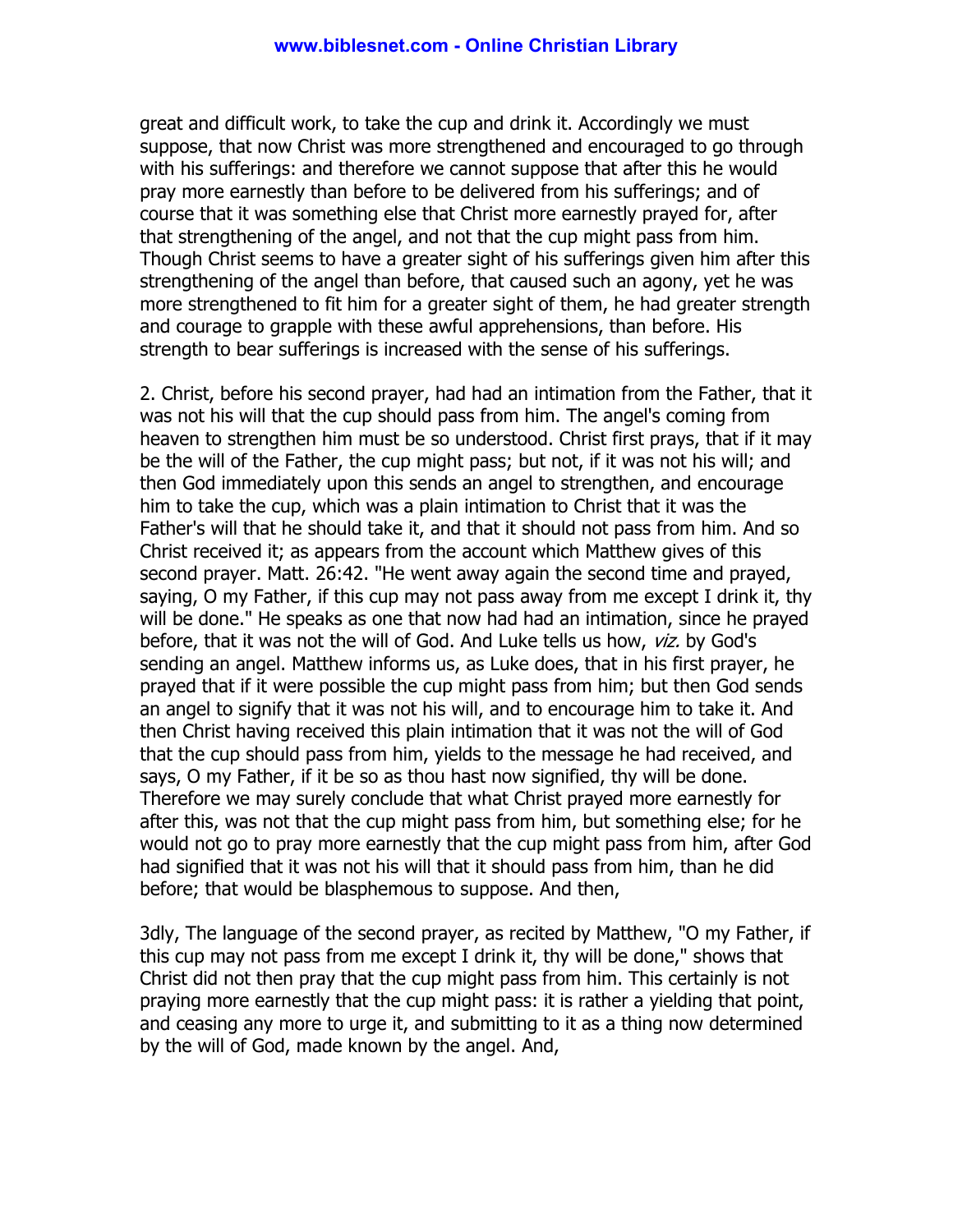4. From the apostle's account of this prayer in the 5th ch. of Hebrews, the words of the apostle are these, "Who in the days of his flesh, when he had offered up his prayers and supplications, with strong crying and tears, unto him that was able to save him from death, and was heard in that he feared." The strong crying and tears of which the apostle speaks, are doubtless the same that Luke speaks of in the text, when he says, "he being in an agony, prayed more earnestly;" for this was the sharpest and most earnest crying of Christ, of which we have any where any account. But according to the apostle's account, that which Christ feared, and that for which he so strongly cried to God in this prayer, was something that he was heard in, something that God granted him his request in, and therefore it was not that the cup might pass from him. Having thus shown what it was not that Christ prayed for in this earnest prayer, I proceed to show,

2nd, What it was that Christ so earnestly sought of God in this prayer.

I answer in one word, it was, That God's will might be done, in what related to his sufferings. Matthew gives this express account of it, in the very language of the prayer which has been recited several times already, "O my Father, if this cup may not pass from me, except I drink it, thy will be done!" This is a yielding, and an expression of submission; but it is not merely that. Such words, "The will of the Lord be done," as they are most commonly used, are not understood as a supplication or request, but only as an expression of submission. But the words are not always to be understood in that sense in Scripture, but sometimes are to be understood as a request. So they are to be understood in the third petition of the Lord's prayer, "Thy will be done in earth as in heaven." There the words are to be understood both as an expression of submission, and also a request, as they are explained in the Assembly's Catechism, and so the words are to be understood here. The evangelist Mark says that Christ went away again and spake the same words that he had done in his first prayer. Mark 14:39. But then we must understand it as of the same words with the latter part of his first prayer, "nevertheless not my will but thine be done," as Matthew's more full and particular account shows. So that the thing mentioned in the text, for which Christ was wrestling with God in this prayer, was, that God's will might be done in what related to his sufferings.

But then here another inquiry may arise, viz. What is implied in Christ's praving that God's will might be done in what related to his sufferings? To this I answer,

1. This implies a request that he might be strengthened and supported, and enabled to do God's will, by going through with these sufferings. The same as when he says, "Lo, I come, in the volume of the book it is written of me, to do thy will, O God." It was the preceptive will of God that he should take that cup and drink it: it was the Father's command to him. The Father had given him the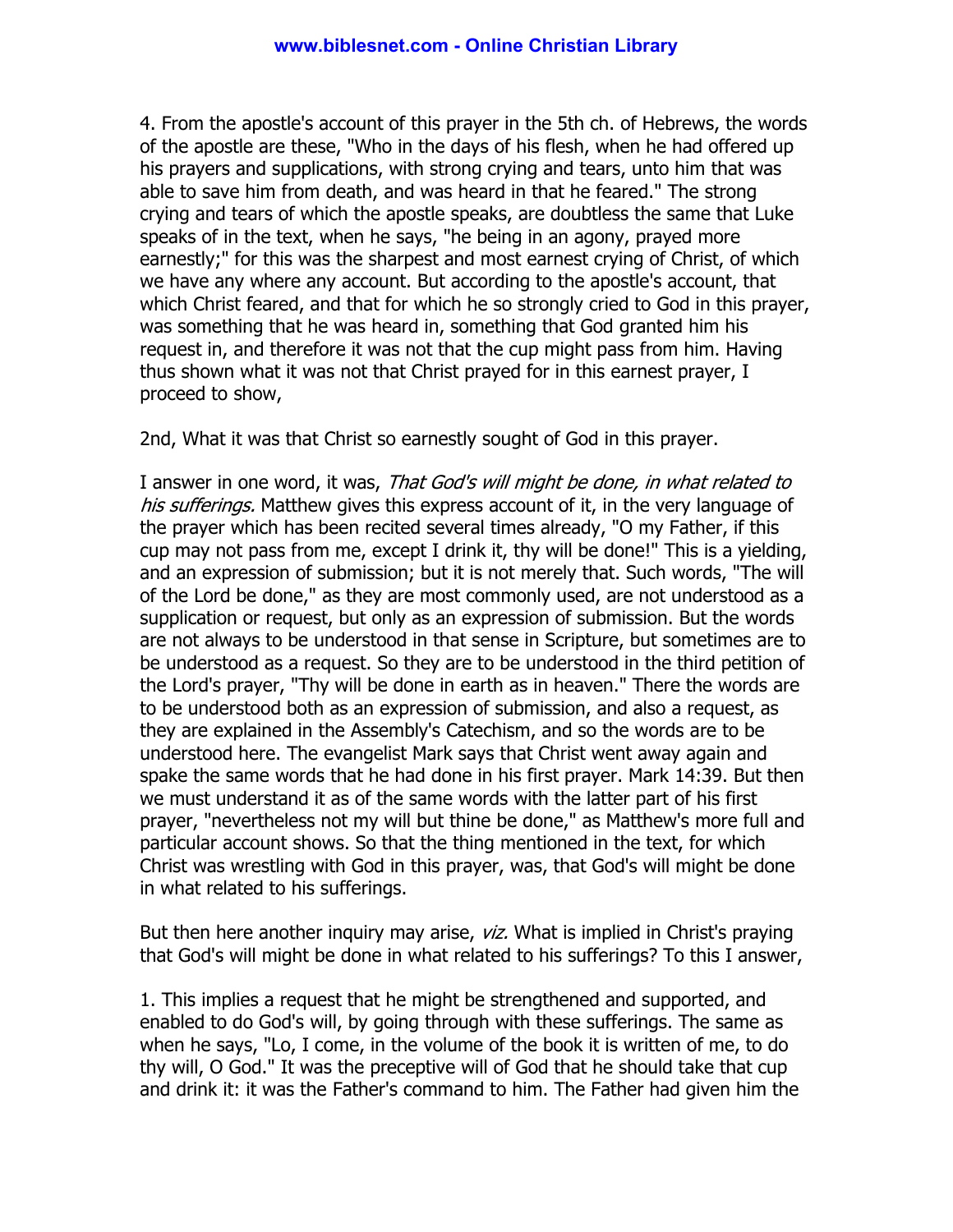cup, and as it were set it down before him with the command that he should drink it. This was the greatest act of obedience that Christ was to perform. He prays for strength and help, that his poor feeble human nature might be supported, that he might not fail in this great trial, that he might not sink and be swallowed up, and his strength so overcome that he should not hold out, and finish the appointed obedience. This was the thing that he feared, of which the apostle speaks in the 5th of Hebrews, when he says,"he was heard in that he feared." When he had such an extraordinary sense of the dreadfulness of his sufferings impressed on his mind, the fearfulness of it amazed him. He was afraid lest his poor feeble strength should be overcome, and that he should fail in so great a trial, that he should be swallowed up by that death that he was to die, and so should not be saved from death; and therefore he offered up strong crying and tears unto him that was able to strengthen him, and support, and save him from death, that the death he was to suffer might not overcome his love and obedience, but that he might overcome death, and so be saved from it. If Christ's courage had failed in the trial, and he had not held out under his dying sufferings, he never would have been saved from death, but he would have sunk in the deep mire; he never would have risen from the dead, for his rising from the dead was a reward of his victory. If his courage had failed, and he had given up, he would have remained from under the power of death, and so we should all have perished, we should have remained yet in our sins. If he had failed, all would have failed. If he had not overcome in that sore conflict, neither he nor we could have been freed from death, we all must have perished together. Therefore this was the saving from death that the apostle speaks of, that Christ feared and prayed for with strong crying and tears. His being overcome of death was the thing that he feared, and so he was heard in that he feared. This Christ prayed, that the will of God might be done in his sufferings, even that he might not fail of obeying God's will in his sufferings; and therefore it follows in the next verse in that passage of Hebrews, "Though he were a Son, yet learned he obedience by the things which he suffered." That it was in this respect that Christ in his agony so earnestly prayed that the will of God might be done, viz. that he might have strength to do his will, and might not sink and fail in such great sufferings; is confirmed from the scriptures of the Old Testament, as particularly from the 69th Psalm. The psalmist represents Christ in that psalm, as is evident from the fact that the words of that psalm are represented as Christ's words in many places of the New Testament. That psalm is represented as Christ's prayer to God when his soul was overwhelmed with sorrow and amazement, as it was in his agony; as you may see in the 1st and 2nd verses, "Save me, O God, for the waters are come in unto my soul: I sink in deep mire, where there is no standing: I am come into deep waters, where the floods overflow me." But then the thing that is represented as being the thing that he feared, was failing, and being overwhelmed, in this great trial: verses 14 and 15. "Deliver me out of the mire, and let me not sink: let me be delivered from them that hate me, and out of the deep waters. Let not the water- flood overflow me,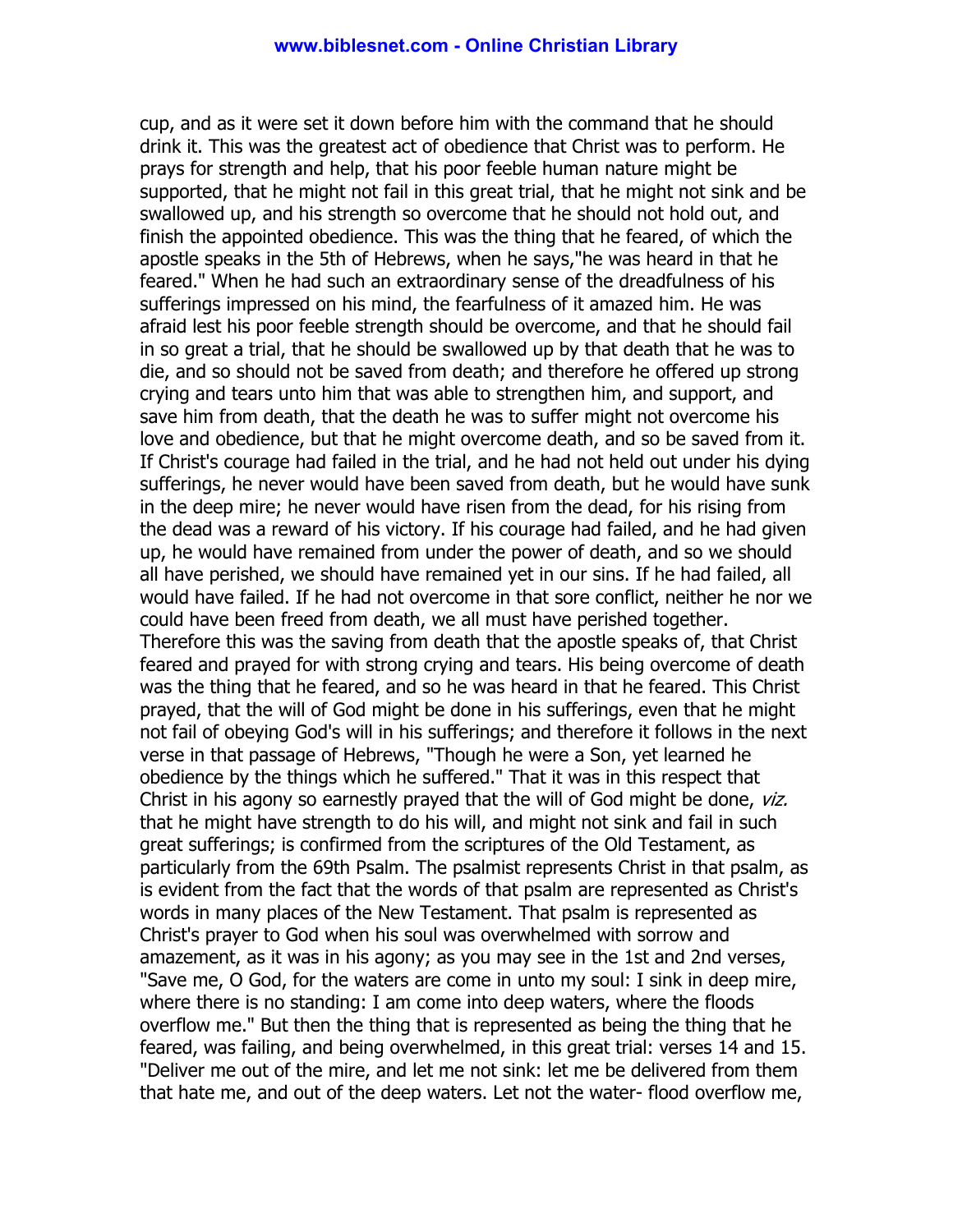neither let the deep swallow me up, and let not the pit shut her mouth upon me." So again in the 22d Psalm, which is also represented as the prayer of Christ under his dreadful sorrow and sufferings, verses 19, 20, 21. "But be not thou far from me, O Lord; O my Strength, haste thee to help me. Deliver my soul from the sword; my darling from the power of the dog. Save me from the lion's mouth." It was meet and suitable that Christ, when about to engage in that terrible conflict, should thus earnestly seek help from God to enable him to do his will; for he needed God's help--the strength of his human nature, without divine help, was not sufficient to carry him through. This was, without doubt, that in which the first Adam failed in his first trial, that when the trial came he was not sensible of his own weakness and dependence. If he had been, and had leaned on God, and cried to him for his assistance and strength against the temptation, in all likelihood we should have remained innocent and happy creatures to this day.

2. It implies a request that God's will and purpose might be obtained in the effects and fruits of his sufferings, in the glory to his name, that was his design in them; and particularly in the glory of his grace, in the eternal salvation and happiness of his elect. This is confirmed by John 12:27,28. "Now is my soul troubled; and what shall I say?-- Father, save me from this hour: but for this cause came I unto this hour. Father, glorify thy name. Then came there a voice from heaven, saying, I have both glorified, and will glorify it again." There the first request is the same with the first request of Christ here in like trouble: "Now is my soul troubled; and what shall I say? Father, save me from this hour." He first prays, as he does here, that he might be saved from his last sufferings. Then, after he was determined within himself that the will of God must be otherwise, that he should not be saved from that hour, "but for this cause," says he, "came I to this hour;" and then his second request after this is, "Father, glorify thy name!" So this is doubtless the purport of the second request in his agony, when he prayed that God's will might be done. It is that God's will might be done in that glory to his own name that he intended in the effects and fruits of his sufferings, that seeing that it was his will that he should suffer, he earnestly prays that the end of his suffering, in the glory of God and the salvation of the elect, may not fail. And these things are what Christ so earnestly wrestled with God for in his prayer, of which we have an account in the text, and we have no reason to think that they were not expressed in prayer as well as implied. It is not reasonable to suppose that the evangelist in his other account of things mentions all the words of Christ's prayer. He only mentions the substance.

III. In what capacity did Christ offer up those earnest prayers to God in his agony?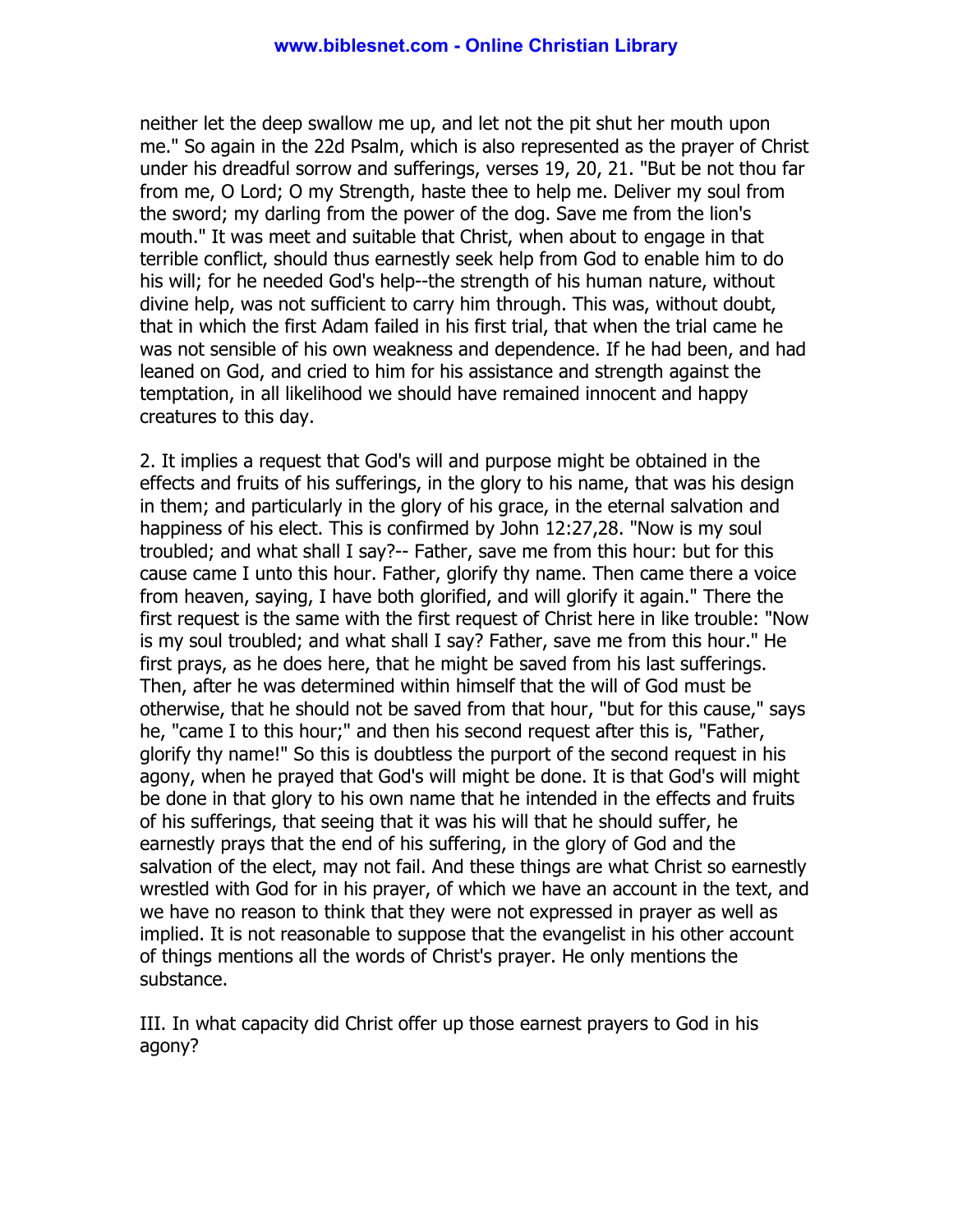In answer to this inquiry, I observe that he offered them up not as a private person, but as high priest. The apostle speaks of the strong crying and tears, as what Christ offered up as high priest. Heb. 5:6-7. "As he says also in another place, Thou art a priest for ever, after the order of Melchisedek: who in the days of his flesh, when he had offered up prayers and supplications with strong crying and tears," etc. The things that Christ prayed for in those strong cryings, were things not of a private nature, but of common concern to the whole church of which he was the high priest. That the will of God should be done in his obedience unto death, that his strength and courage should not fail, but that he should hold out, was of common concern; for, if he had failed, all would have failed and perished for ever. And of course, that God's name should be glorified in the effects and fruits of his sufferings, and in the salvation and glory of all his elect, was a thing of common concern. Christ offered up these strong cries with his flesh in the same manner as the priests of old were wont to offer up prayers with their sacrifices. Christ mixed strong crying and tears with his blood, and so offered up his blood and his prayers together, that the effect and success of his blood might be obtained. Such earnest agonizing prayers were offered with his blood, and his infinitely precious and meritorious blood was offered with his prayers.

IV. Why was Christ so earnest in those supplications? Luke speaks of them as very earnest; the apostle speaks of them as strong crying; and his agony partly consisted in this earnestness: and the account that Luke gives us, seems to imply that his bloody sweat was partly at least with the great labour and earnest sense of his soul in wrestling with God in prayer. There were three things that concurred at that time, especially to cause Christ to be thus earnest and engaged.

1. He had then an extraordinary sense how dreadful the consequence would be, if God's will should fail of being done. He had then an extraordinary sense of his own last suffering under the wrath of God, and if he had failed in those sufferings, he knew the consequence must be dreadful. He having now such an extraordinary view of the terribleness of the wrath of God, his love to the elect tended to make him more than ordinarily earnest that they might be delivered from suffering that wrath to all eternity, which could not have been if he had failed of doing God's will, or if the will of God in the effect of his suffering had failed.

2. No wonder that that extraordinary sense that Christ then had of the costliness of the means of sinners' salvation, made him very earnest for the success of those means, as you have already heard.

3. Christ had an extraordinary sense of his dependence on God, and his need of his help to enable him to do God's will in this great trial. Though he was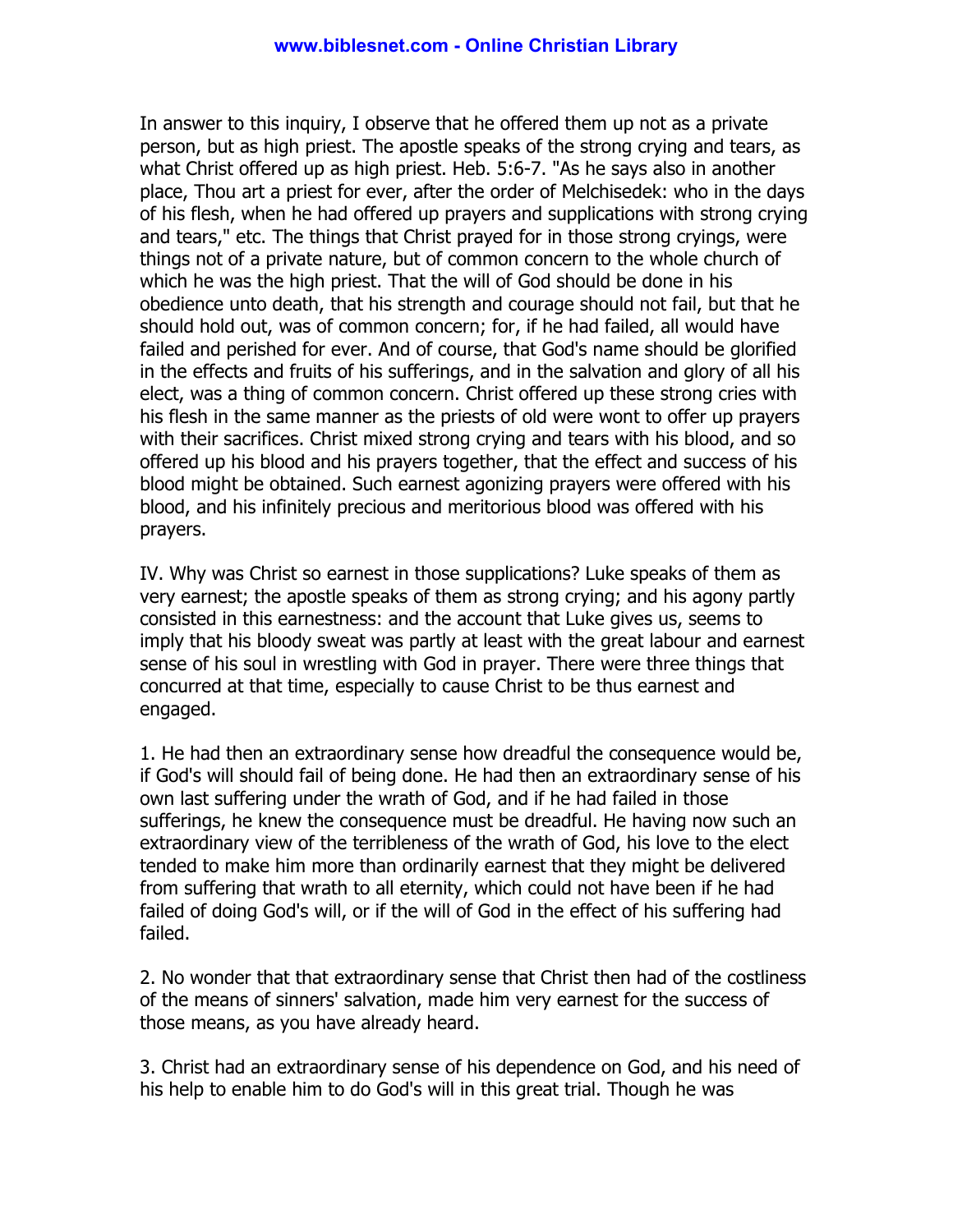innocent, yet he needed divine help. He was dependent on God, as man, and therefore we read that he trusted in God. Matt. 27:43. "He trusted in God; let him deliver him now, if he will have him: for he said, I am the Son of God." And when he had such an extraordinary sight of the dreadfulness of that wrath he was to suffer, he saw how much it was beyond the strength of his human nature alone.

V. What was the success of this prayer of Christ?

To this I answer, He obtained all his requests. The apostle says, "He was heard in that he feared;" in all that he feared. He obtained strength and help from God, all that he needed, and was carried through. He was enabled to do and to suffer the whole will of God; and he obtained the whole of the end of his sufferings--a full atonement for the sins of the whole world, and the full salvation of every one of those who were given him in the covenant of redemption, and all that glory to the name of God, which his mediation was designed to accomplish, not one jot or tittle hath failed. Herein Christ in his agony was above all others Jacob's antitype, in his wrestling with God for a blessing; which Jacob did, not as a private person, but as the head of his posterity, the nation of Israel, and by which he obtained that commendation of God, "As a prince thou hast power with God;" and therein was a type of him who was the Prince of princes.

# APPLICATION.

Great improvement may be made of the consideration of the strong crying and tears of Christ in the days of his flesh, many ways for our benefit.

1. This may teach us after what manner we should pray to God, not in a cold and careless manner, but with great earnestness and engagedness of spirit, and especially when we are praying to God for those things that are of infinite importance, such as spiritual and eternal blessings. Such were the benefits that Christ prayed for with such strong crying and tears, that he might be enabled to do God's will in that great and difficult work that God had appointed him, that he might not sink and fail, but might get the victory, and so finally be delivered from death, and that God's will and end might be obtained as the fruit of his sufferings, in the glory of God, and the salvation of the elect.

When we go before God in prayer with a cold, dull heart, and in a lifeless and listless manner pray to him for eternal blessings, and those of infinite import to our souls, we should think of Christ's earnest prayers that he poured out to God, with tears and a bloody sweat. The consideration of it may well make us ashamed of our dull, lifeless prayers to God, wherein, indeed, we rather ask a denial than ask to be heard; for the language of such a manner of praying to God, is, that we do not look upon the benefit that we pray for as of any great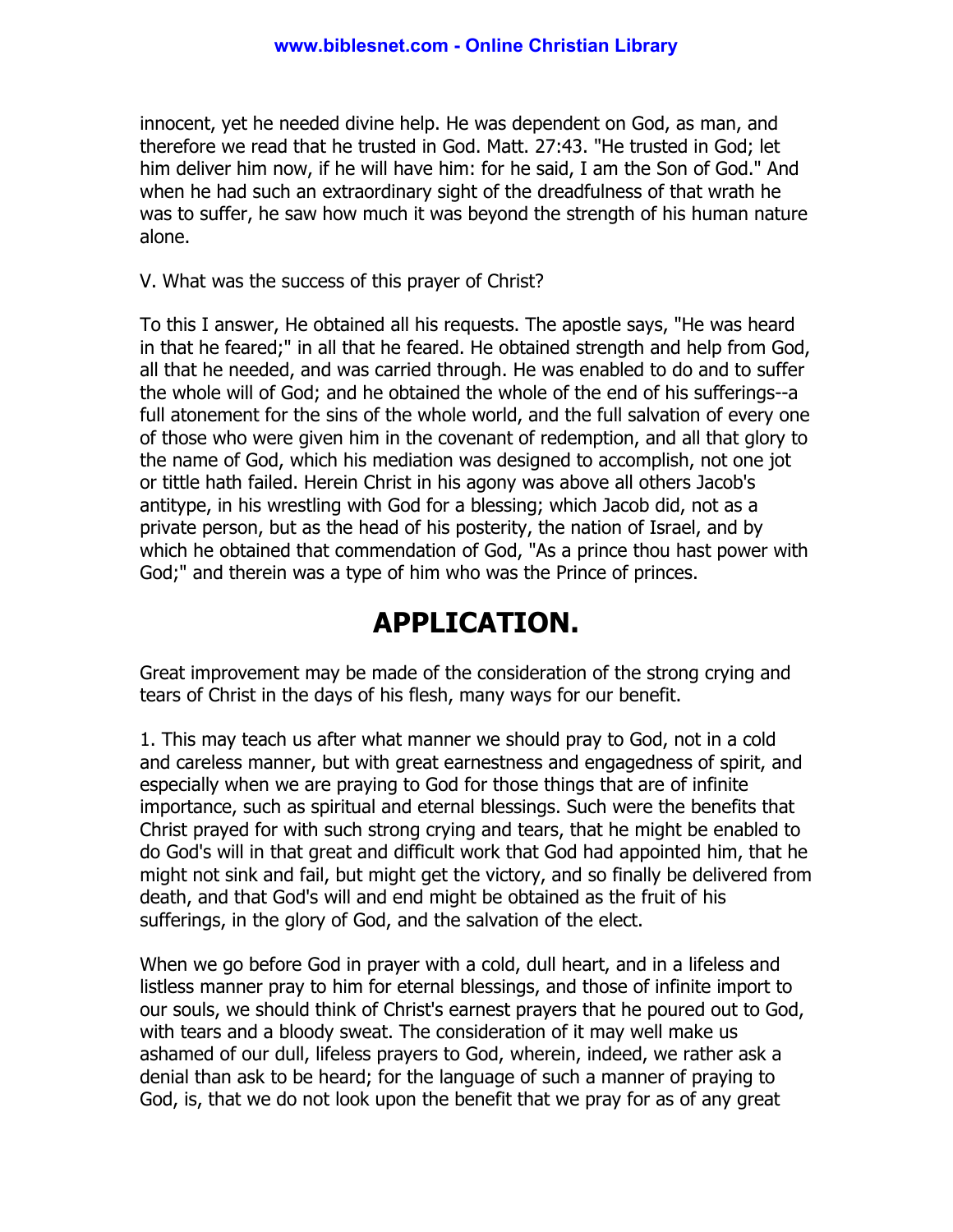importance, that we are indifferent whether God answers us or not. The example of Jacob in wrestling with God for the blessing, should teach us earnestness in our prayers, but more especially the example of Jesus Christ, who wrestled with God in a bloody sweat. If we were sensible as Christ was of the great importance of those benefits that are of eternal consequence, our prayers to God for such benefits would be after another manner than now they are. Our souls also would with earnest labour and strife be engaged in this duty.

There are many benefits that we ask of God in our prayers, which are every whit of as great importance to us as those benefits which Christ asked of God in his agony were to him. It is of as great importance to us that we should be enabled to do the will of God, and perform a sincere, universal, and persevering obedience to his commands, as it was to Christ that he should not fail of doing God's will in his great work. It is of as great importance to us to be saved from death, as it was to Christ that he should get the victory over death, and so be saved from it. It is of as great, and infinitely greater, importance to us, that Christ's redemption should be successful in us, as it was to him that God's will should be done, in the fruits and success of his redemption.

Christ recommended earnest watchfulness and prayerfulness to his disciples, by prayer and example, both at the same time. When Christ was in his agony, and came and found his disciples asleep, he bid them watch and pray, Matt. 26:41. "Watch and pray, that ye enter not into temptation: the spirit indeed is willing, but the flesh is weak." At the same time he set them an example of that which he commanded them, for though they slept he watched, and poured out his soul in those earnest prayers that you have heard of; and Christ has elsewhere taught us to ask those blessings of God that are of infinite importance, as those that will take no denial. We have another example of the great conflicts and engagedness of Christ's spirit in this duty. Luke 6:12. "And it came to pass in those days, that he went out into a mountain to pray, and continued all night in prayer to God." And he was often recommending earnestness in crying to God in prayers. In the parable of the unjust judge, Luke 18 at the beginning; "And he spake a parable unto them to this end, that men ought always to pray, and not to faint; saying There was in a city a judge, which feared not God, neither regarded man; and there was a widow in that city; and she came unto him, saying, Avenge me of mine adversary. And he would not for awhile: but afterwards he saith within himself, Though I fear not God nor regard man, yet because this widow troubleth me, I will avenge her, lest by her continual coming she weary me. And the Lord said, Hear what the unjust judge saith." Luke 6:5, etc. "And he said unto them, Which of you shall have a friend, and shall go unto him at midnight, and say unto him, Friend, lend me three loaves; for a friend of mine in his journey is come to me, and I have nothing to set before him? And he from within shall answer and say, Trouble me not: the door is now shut, and my children are with me in bed; I cannot rise and give thee. I say unto you, though he will not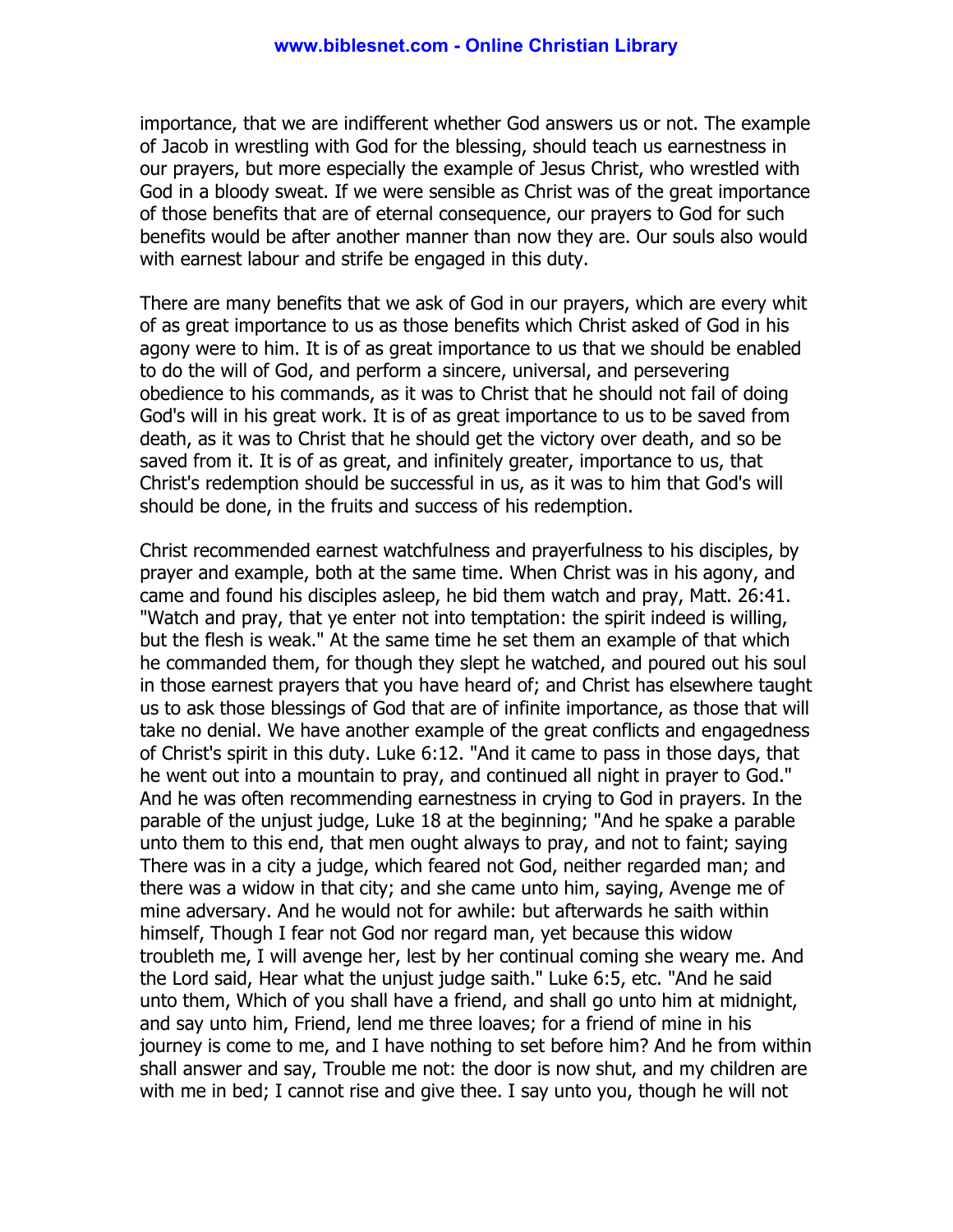rise and give him because he is his friend, yet because of his importunity, he will rise and give him as many as he needeth." He taught it in his own way of answering prayer, as in answering the woman of Canaan, Matt. 15:22, etc. "And behold a woman of Canaan came out of the coasts, and cried unto him, saying, Have mercy on me, O Lord, thou Son of David; my daughter is grievously vexed with a devil. But he answered her not a word. And his disciples came and besought him, saying, Send her away; for she crieth after us. But he answered and said, I am not sent but unto the lost sheep of the house of Israel. Then came she and worshipped him, saying, Lord, help me. But he answered and said, It is not meet to take the children's bread and cast it to dogs. And she said, Truth, Lord; yet the dogs eat of the crumbs which fall from their master's table. Then Jesus answered and said unto her, O woman, great is thy faith; be it unto thee even as thou wilt. And her daughter was made whole from that very hour." And as Christ prayed in his agony, so I have already mentioned several texts of Scripture wherein we are directed to agonize in our prayers to God.

2. These earnest prayers and strong cries of Christ to the Father in his agony, show the greatness of his love to sinners. For, as has been shown, these strong cries of Jesus Christ were what he offered up to God as a public person, in the capacity of high priest, and in the behalf of those whose priest he was. When he offered up his sacrifice for sinners whom he had loved from eternity, he withal offered up earnest prayers. His strong cries, his tears, and his blood, were all offered up together to God, and they were all offered up for the same end, for the glory of God in the salvation of the elect. They were all offered up for the same persons, *viz.* for his people. For them he shed his blood and that bloody sweat, when it fell down in clotted lumps to the ground; and for them he so earnestly cried to God at the same time. It was that the will of God might be done in the success of his sufferings, in the success of that blood, in the salvation of those for whom that blood was shed, and therefore this strong crying shows his strong love; it shows how greatly he desired the salvation of sinners. He cried to God that he might not sink and fail in that great undertaking, because if he did so, sinners could not be saved, but all must perish. He prayed that he might get the victory over death, because if he did not get the victory, his people could never obtain that victory, and they can conquer no otherwise than by his conquest. If the Captain of our salvation had not conquered in this sore conflict, none of us could have conquered, but we must have all sunk with him. He cried to God that he might be saved from death, and if he had not been saved from death in his resurrection, none of us could ever have been saved from death. It was a great sight to see Christ in that great conflict that he was in in his agony, but every thing in it was from love, that strong love that was in his heart. His tears that flowed from his eyes were from love; his great sweat was from love; his blood, his prostrating himself on the ground before the Father, was from love; his earnest crying to God was from the strength and ardency of his love. It is looked upon as one principal way wherein true love and good will is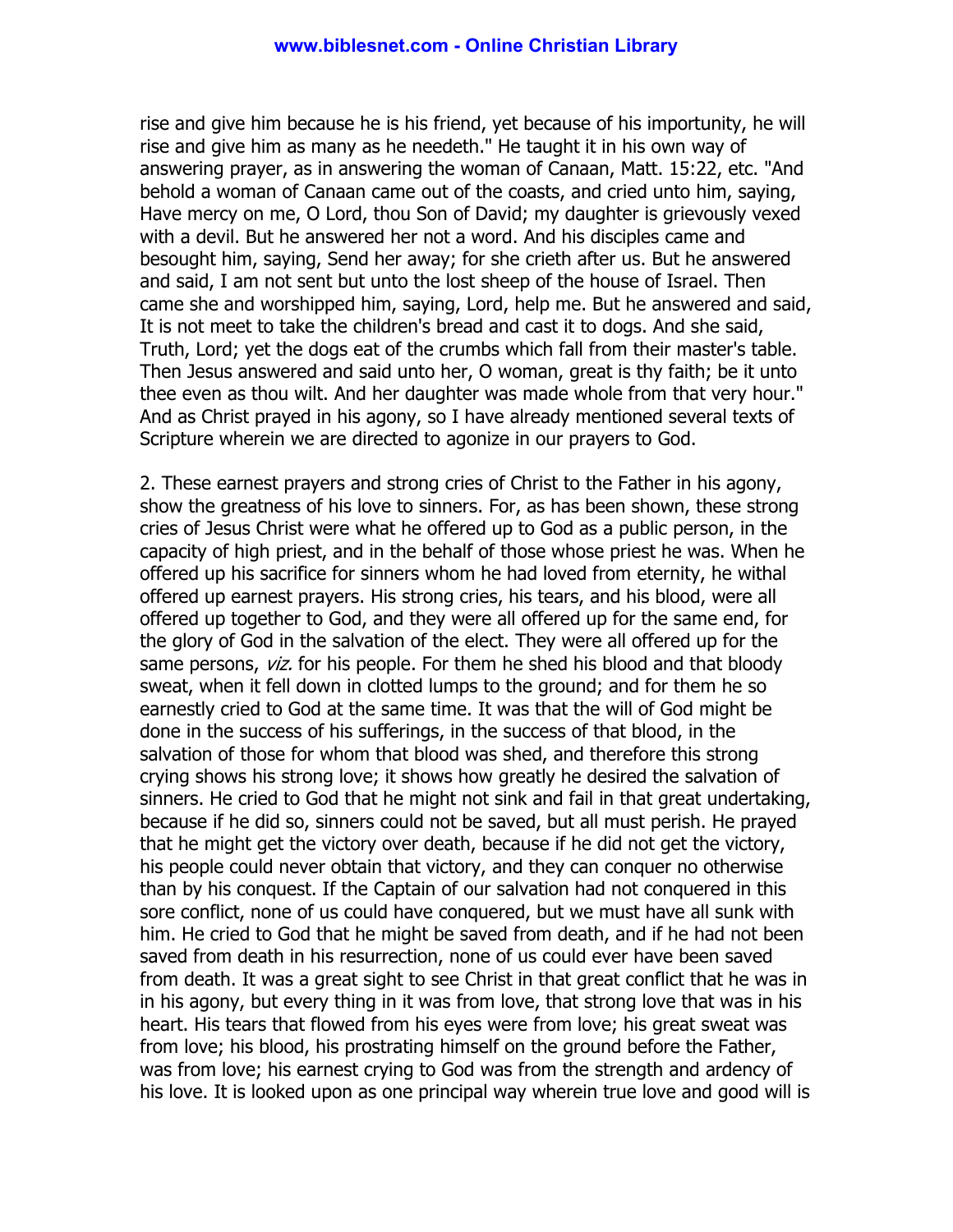shown in christian friends one towards another, heartily to pray one for another; and it is one way wherein Christ directs us to show our love to our enemies, even praying for them. Matt. 5:44. "But I say unto you, Love your enemies, bless them that curse you, and pray for them which despitefully use you, and persecute you." But was there ever any prayer that manifested love to enemies to such a degree, as those strong cries and tears of the Son of God for the success of his blood in the salvation of his enemies; the strife and conflict of whose soul in prayer was such as to produce his agony and his bloody sweat?

3. If Christ was thus earnest in prayer to God, that the end of his sufferings might be obtained in the salvation of sinners, then how much ought those sinners to be reproved that do not earnestly seek their own salvation! If Christ offered up such strong cries for sinners as their high priest, that bought their salvation, who stood in no need of sinners, who had been happy from all eternity without them, and could not be made happier by them; then how great is the sottishness of those sinners that seek their own salvation in a dull and lifeless manner; that content themselves with a formal attendance on the duties of religion, with their hearts in the mean time much more earnestly set after other things! They after a sort attend on the duty of social prayer, wherein they pray to God that he would have mercy on them and save them; but after what a poor dull way is it that they do it! they do not apply their heart unto wisdom, nor incline their ear to understanding; they do not cry after wisdom, nor lift up their voice for understanding; they do not seek it as silver, nor search for it as for hidden treasures. Christ's earnest cries in his agony may convince us that it was not without reason that he insisted upon it, in Luke 13:24. that we should strive to enter in at the strait gate, which, as I have already observed to you, is, in the original, Agwnizesge, "*Agonize* to enter in at the strait gate." If sinners would be in a hopeful way to obtain their salvation, they should agonize in that great concern as men that are taking a city by violence, as Matt. 11:12. "And from the days of John the Baptist until now the kingdom of heaven suffereth violence, and the violent take it by force." When a body of resolute soldiers are attempting to take a strong city in which they meet with great opposition, what violent conflicts are there before the city is taken! How do the soldiers press on against the very mouths of the enemies' cannon, and upon the points of their swords! When the soldiers are scaling the walls, and making their first entrance into the city, what a violent struggle is there between them and their enemies that strive to keep them out! How do they, as it were, agonize with all their strength! So ought we to seek our salvation, if we would be in a likely way to obtain it. How great is the folly then of those who content themselves with seeking with a cold and lifeless frame of spirit, and so continue from month to month, and from year to year, and yet flatter themselves that they shall be successful!

How much more still are they to be reproved, who are not in a way of seeking their salvation at all, but wholly neglect their precious souls, and attend the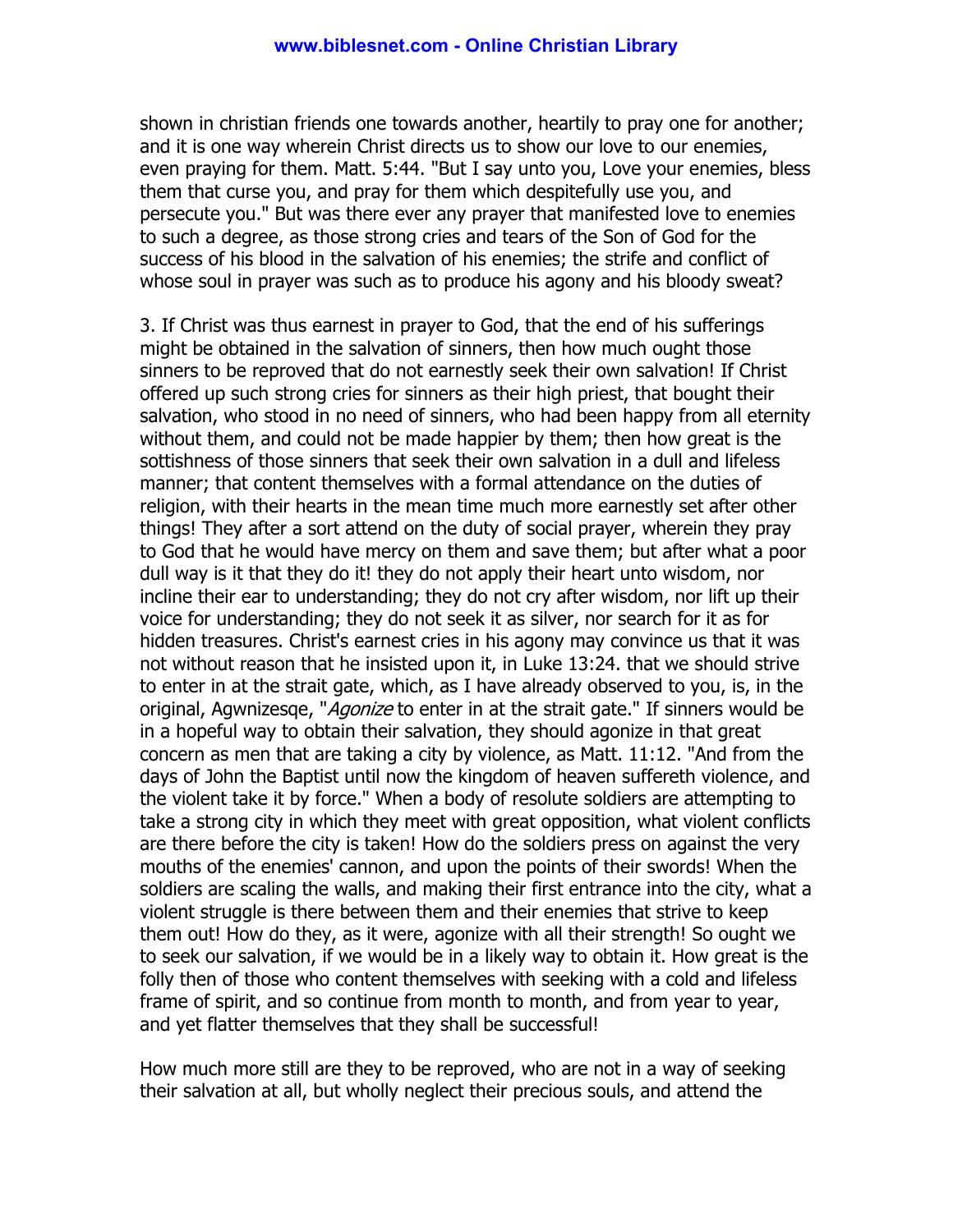duties of religion no further than is just necessary to keep up their credit among men; and instead of pressing into the kingdom of God, are rather violently pressing on towards their own destruction and ruin, being hurried on by their many head strong lusts, as the herd of swine were hurried on by the legion of devils, and ran violently down a steep place into the sea, and perished in the waters! Matt. 8:32.

4. From what has been said under this proposition, we may learn after what manner Christians ought to go through the work that is before them. Christ had a great work before him when that took place, of which we have an account in the text. Though it was very near the close of his life, yet he then, when his agony began, had the chief part of the work before him that he came into the world to do; which was to offer up that sacrifice which he offered in his last sufferings, and therein to perform the greatest act of his obedience to God. And so the Christians have a great work to do, a service they are to perform to God, that is attended with great difficulty. They have a race set before them that they have to run, a warfare that is appointed them. Christ was the subject of a very great trial in the time of his agony; so God is wont to exercise his people with great trials. Christ met with great opposition in that work that he had to do; so believers are like to meet with great opposition in running the race that is set before them. Christ, as man, had a feeble nature, that was in itself very insufficient to sustain such a conflict, or to support such a load as was coming upon him. So the saints have the same weak human nature, and beside that, great sinful infirmities that Christ had not, which lay them under great disadvantages, and greatly enhance the difficulty of their work. Those great tribulations and difficulties that were before Christ, were the way in which he was to enter into the kingdom of heaven; so his followers must expect, "through much tribulation to enter into the kingdom of heaven." The cross was to Christ the way to the crown of glory, and so it is to his disciples. The circumstances of Christ and of his followers in those things are alike, their case, therefore, is the same; and therefore Christ's behaviour under those circumstances, was a fit example for them to follow. They should look to their Captain, and observe after what manner he went through his great work, and the great tribulations which he endured. They should observe after what manner he entered into the kingdom of heaven, and obtained the crown of glory, and so they also should run the race that is set before them. "Wherefore, seeing we also are compassed about with so great a cloud of witnesses, let us lay aside every weight, and the sin which doth so easily beset us, and let us run with patience the race that is set before us. Looking unto Jesus, the author and finisher of our faith; who for the joy that was set before him, endured the cross, despising the shame, and is set down at the right hand of the throne of God." Particularly,

(1.) When others are asleep they should be awake, as it was with Christ. The time of Christ's agony was the night season, the time wherein persons were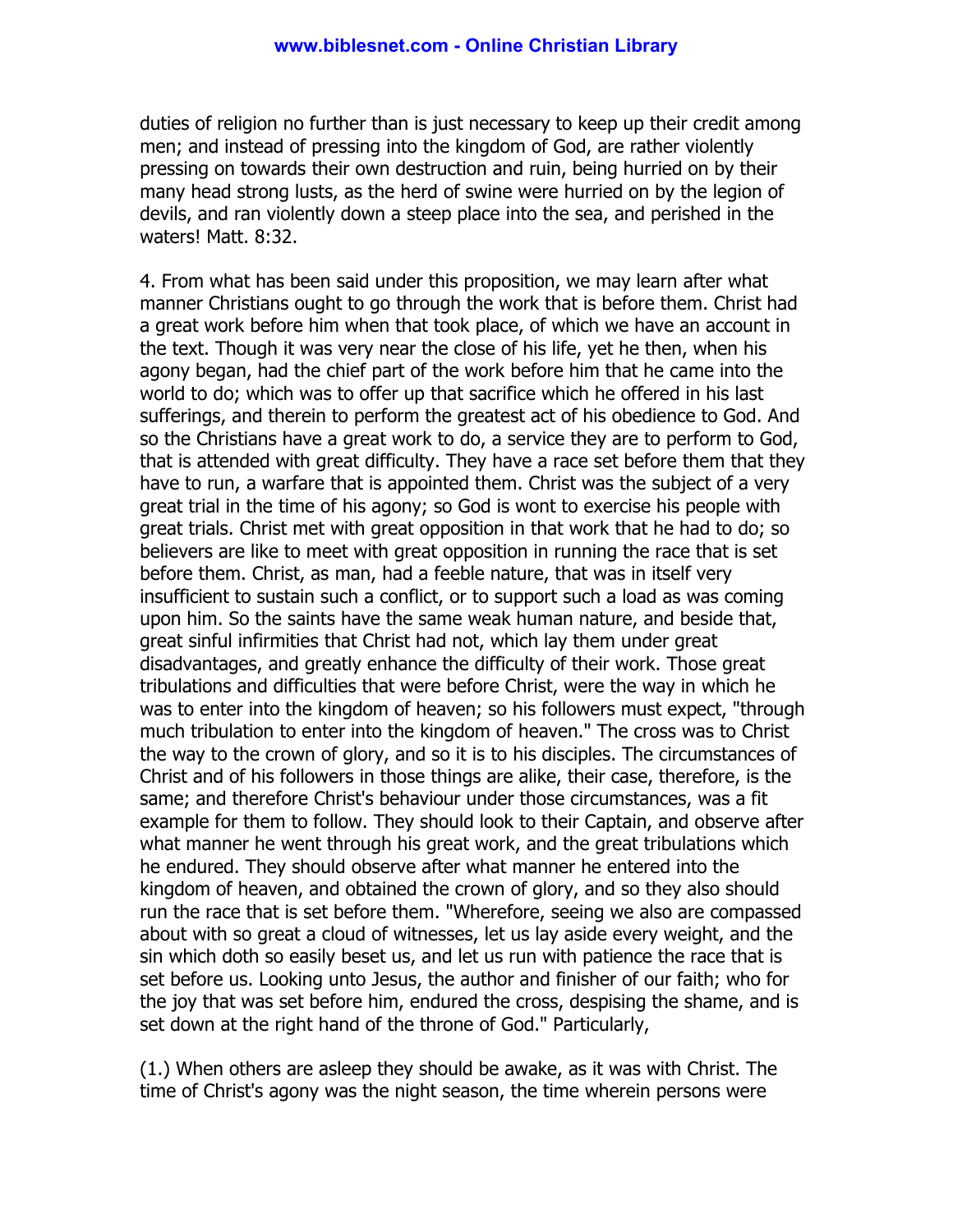wont to be asleep: it was the time wherein the disciples that were about Christ were asleep; but Christ then had something else to do than to sleep; he had a great work to do; he kept awake, with his heart engaged in this work. So should it be with the believers of Christ; when the souls of their neighbours are asleep in their sins, and under the power of a lethargic insensibility and sloth, they should watch and pray, and maintain a lively sense of the infinite importance of their spiritual concerns. 1 Thess. 5:6. "Therefore let us not sleep, as do others, but let us watch and be sober."

(2.) They should go through their work with earnest labour, as Christ did. The time when others were asleep was a time when Christ was about his great work, and was engaged in it with all his might, agonizing in it; conflicting and wrestling, in tears, and in blood. So should Christians with the utmost earnestness improve their time with souls engaged in this work, pushing through the opposition they meet with in it, pushing through all difficulties and sufferings there are in the way, running with patience the race set before them, conflicting with the enemies of their souls with all their might; as those that wrestle not with flesh and blood, but with principalities and powers, and the rulers of the darkness of this world, and spiritual wickedness in high places.

(3.) This labour and strife should be, that God may be glorified, and their own eternal happiness obtained in a way of doing God's will. Thus it was with Christ: what he so earnestly strove for was, that he might do the will of God, that he might keep his command, his difficult command, without failing in it, and that in this way God's will might be done, in that glory to his ever great name, and that salvation to his elect that he intended by his sufferings. Here is an example for the saints to follow in that holy strife, and race, and warfare, which God has appointed them; they should strive to do the will of their heavenly Father, that they may, as the apostle expresses it, Rom. 12:2. "Prove what is that good, and acceptable, and perfect will of God," and that in this way they may glorify God, and may come at last to be happy for ever in the enjoyment of God.

(4.) In all the great work they have to do, their eye should be to God for his help to enable them to overcome. Thus did the man Christ Jesus: he strove in his work even to such an agony and bloody sweat. But how did he strive? It was not in his own strength, but his eyes were to God, he cries unto him for his help and strength to uphold him, that he might not fail; he watched and prayed, as he desired his disciples to do; he wrestled with his enemies and with his great sufferings, but at the same time wrestled with God to obtain his help, to enable him to get the victory. Thus the saints should use their strength in their christian course to the utmost, but not as depending on their own strength, but crying mightily to God for his strength to make them conquerors.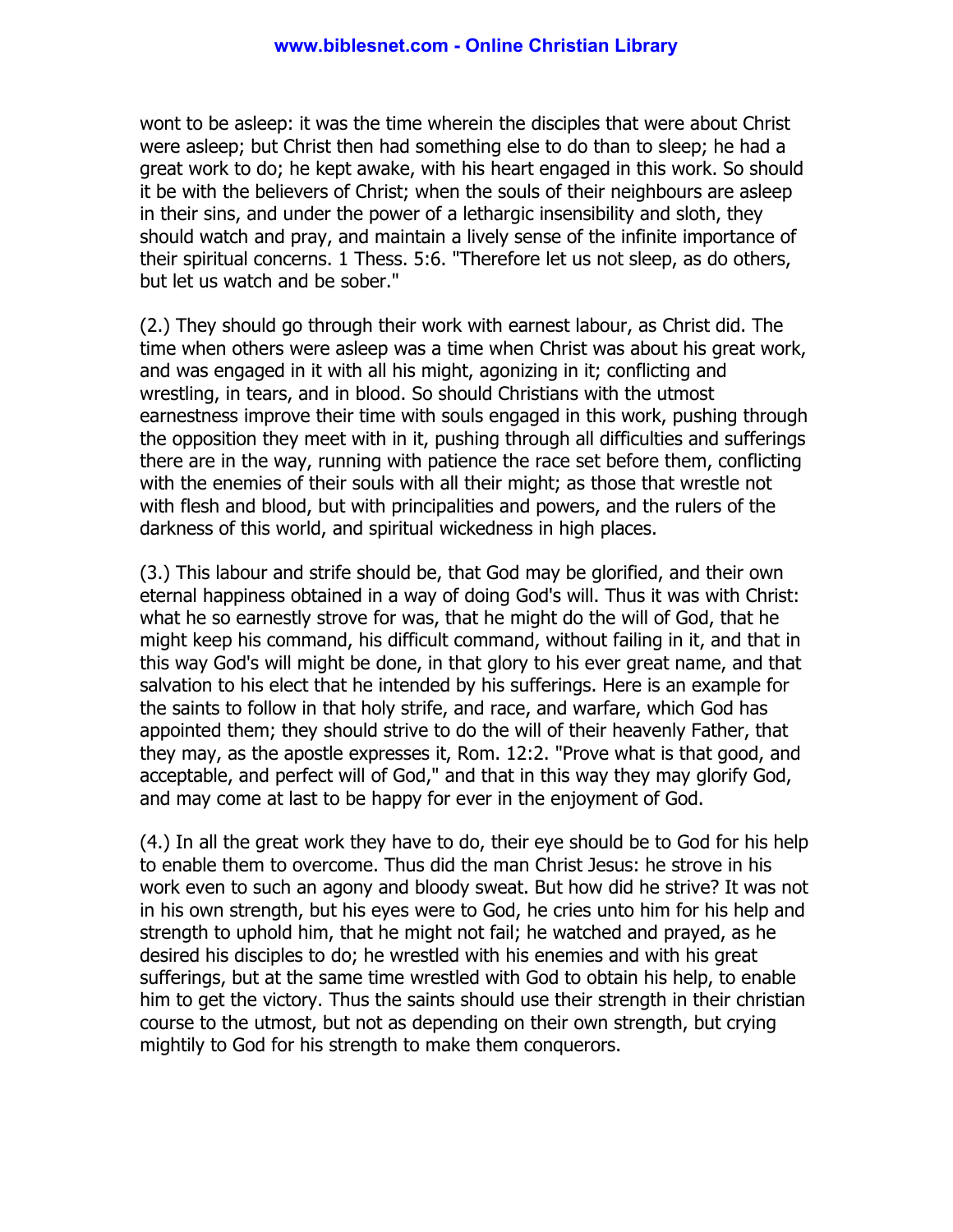(5.) In this way they should hold out to the end as Christ did. Christ in this way was successful, and obtained the victory, and won the prize; he overcame, and is set down with the Father in his throne. So Christians should persevere and hold out in their great work to the end; they should continue to run their race till they have come to the end of it; they should be faithful unto the death as Christ was; and then, when they have overcome, they shall sit down with him in his throne. Rev. 3:21. "To him that overcometh will I grant to sit with me in my throne, even as I also overcame, and am set down with my Father in his throne."

5. Hence burdened and distressed sinners, if any such are here present, may have abundant ground of encouragement to come to Christ for salvation. Here is great encouragement to sinners to come to this high priest that offered up such strong crying and tears with his blood, for the success of his sufferings in the salvation of sinners. For,

1st, Here is great ground of assurance that Christ stands ready to accept of sinners, and bestow salvation upon them; for those strong cries of his that he offered up in the capacity of our high priest, show how earnestly desirous he was of it. If he was not willing that sinners should be saved, be they ever so unworthy of it, then why would he so wrestle with God for it in such a bloody sweat? Would any one so earnestly cry to God with such costly cries, in such great labour and travail of soul, for that, that he did not desire that God should bestow? No, surely! but this shows how greatly his heart was set on the success of his redemption; and therefore since he has by such earnest prayers, and by such a bloody sweat, obtained salvation of the Father to bestow on sinners, he will surely be ready to bestow it upon them, if they come to him for it; otherwise he will frustrate his own design; and he that so earnestly cried to God that his design might not be frustrated, will not, after all, frustrate it himself.

2. Here is the strongest ground of assurance that God stands ready to accept of all those that come to him for mercy through Christ, for this is what Christ prayed for in those earnest prayers, whose prayers were always heard, as Christ says, John 11:42. "And I knew that thou hearest me always." And especially may they conclude, that heard their high priest in those strong cries that he offered up with his blood, and that especially on the following account.

(1.) They were the most earnest prayers that ever were made. Jacob was very earnest when he wrestled with God; and many others have wrestled with God with many tears; yea, doubtless, many of the saints have wrestled with God with such inward labour and strife as to produce powerful effects on the body. But so earnest was Christ, so strong was the labour and fervency of his heart, that he cried to God in a sweat of blood; so that if any earnestness and importunity in prayer ever prevailed with God, we may conclude that that prevailed.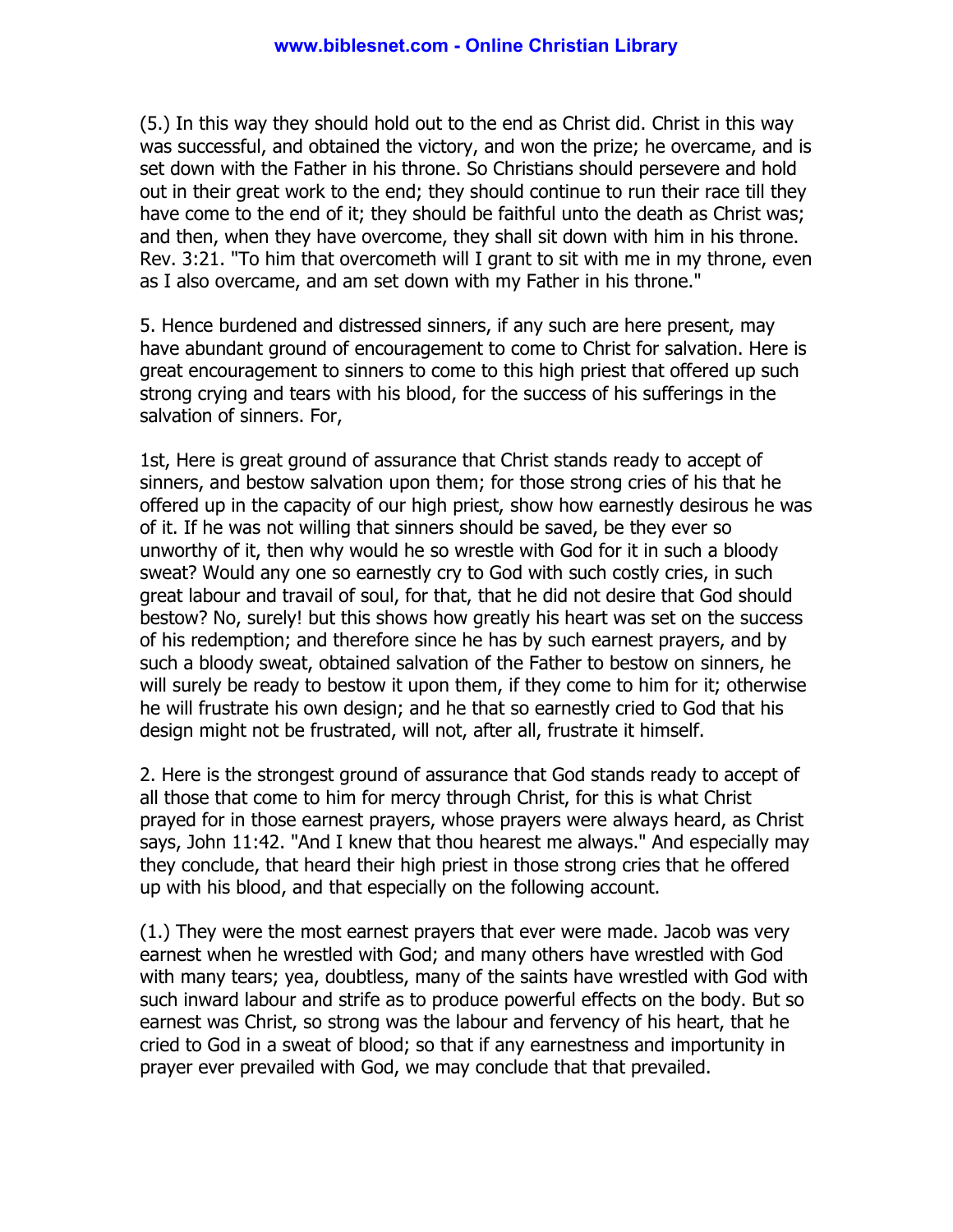(2.) He who then prayed was the most worthy person that ever put up a prayer. He had more worthiness than ever men or angels had in the sight of God, according as by inheritance he has obtained a more excellent name than they; for he was the only-begotten Son of God, infinitely lovely in his sight, the Son in whom he declared once and again he was well-pleased. He was infinitely near and dear to God, and had more worthiness in his eyes ten thousand times than all men and angels put together. And can we suppose any other than that such a person was heard when he cried to God with such earnestness? Did Jacob, a poor sinful man, when he had wrestled with God, obtain of God the name of ISRAEL, and that encomium, that as a prince he had power with God, and prevailed? And did Elijah, who was a man of like passions, and of like corruptions with us, when he prayed, earnestly prevail on God to work such great wonders? And shall not the only-begotten Son of God, when wrestling with God in tears and blood, prevail, and have his request granted him?

Surely there is no room to suppose any such thing; and therefore, there is no room to doubt whether God will bestow salvation on those that believe in him, at his request.

(3.) Christ offered up these earnest prayers with the best plea for an answer that ever was offered to God, *viz.* his own blood; which was an equivalent for the thing that he asked. He not only offered up strong cries, but he offered them up with a price fully sufficient to purchase the benefit he asked.

(4.) Christ offered this price and those strong cries both together; for at the same time that he was pouring out these earnest requests for the success of his redemption in the salvation of sinners, he also shed his blood. His blood fell down to the ground at the same instant that his cries went up to heaven. Let burdened and distressed sinners, that are ready to doubt of the efficacy of Christ's intercession for such unworthy creatures as they, and to call in question God's readiness to accept them for Christ's sake, consider these things. Go to the garden where the Son of God was in an agony, and where he cried to God so earnestly, and where his sweat was, as it were, great drops of blood, and then see what a conclusion you will draw up from such a wonderful sight.

6. The godly may take great comfort in this, that Christ has as their high priest offered up such strong cries to God. You that have good evidence of your being believers in Christ, and his true followers and servants, may comfort yourselves in this, that Christ Jesus is your high priest, that that blood, which Christ shed in his agony, fell down to the ground for you, and that those earnest cries were sent up to God for you, for the success of his labours and sufferings in all that good you stood in need of in this world, and in your everlasting happiness in the world to come. This may be a comfort to you in all losses, and under all difficulties, that you may encourage your faith, and strengthen your hope, and